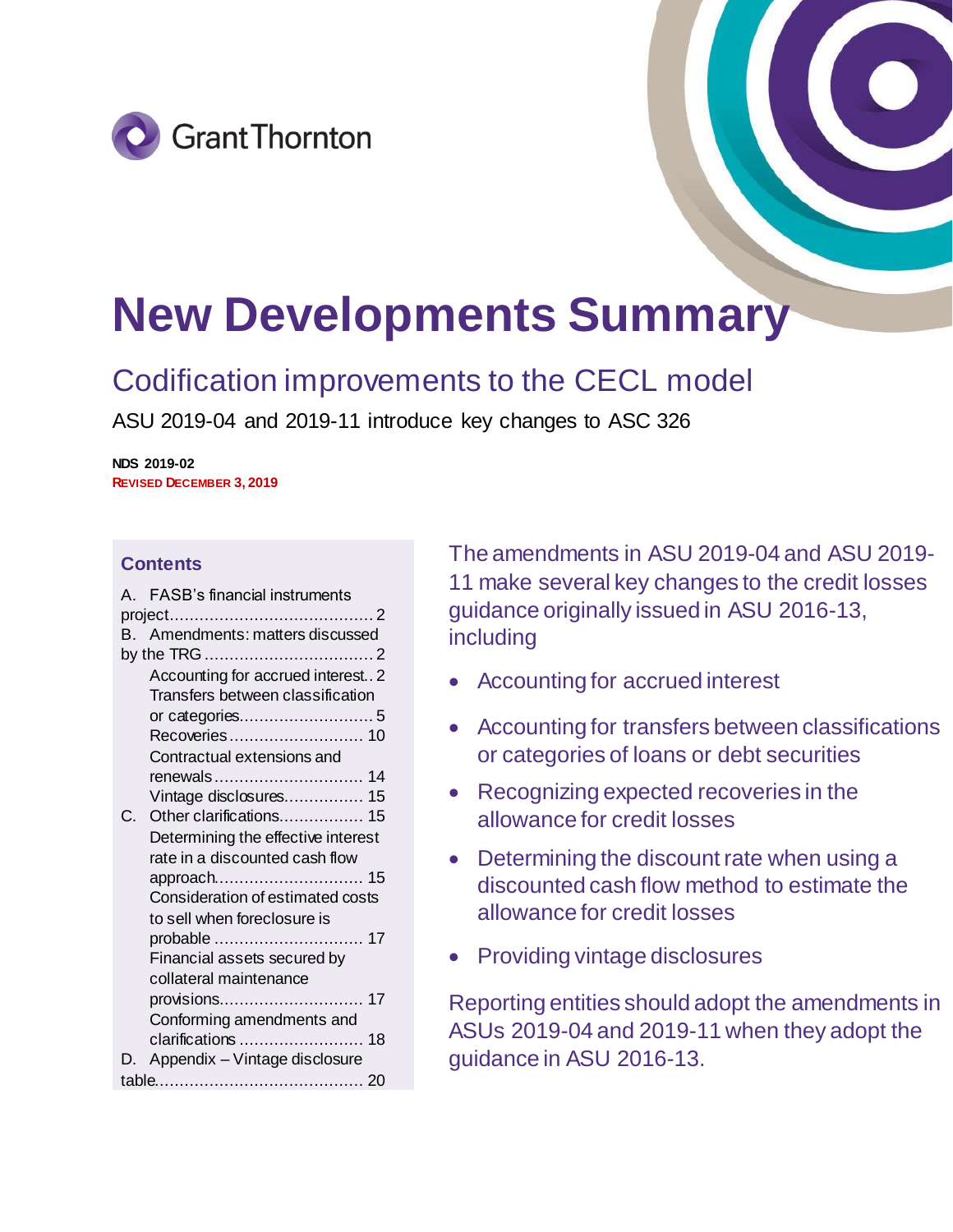## <span id="page-1-0"></span>A. FASB's financial instruments project

ASU 2019-04, *Codification Improvements to Topic 326, Financial Instruments – Credit Losses, Topic 815, Derivatives and Hedging, and Topic 825, Financial Instruments*, made certain changes to guidance previously issued as part of the FASB's broad project on financial instruments. That project has three main components:

- 1. *Classification and measurement of financial instruments* This phase of the project resulted in the issuance of ASU 2016-01, which introduced Topic 321, *Equity Securities,* to the Codification. For more on ASU 2016-01, see Grant Thornton's NDSs [2016-03](https://www.grantthornton.com/-/media/content-page-files/audit/pdfs/New-Developments-Summaries-2016/NDS-2016-03-Accounting-for-financial-instruments.ashx?la=en&hash=6AAB02DABF3215659265F47F56BAF815F451BB56) an[d 2018-04.](https://www.grantthornton.com/-/media/content-page-files/audit/pdfs/New-Developments-Summaries-2018/NDS-2018-03-FASB-clarifies-recognition-measurement.ashx)
- 2. *Credit losses* This phase of the project resulted in the issuance of ASU 2016-13, which introduced the current expected credit losses (CECL) model. The CECL model applies to financial instruments measured at amortized cost. ASU 2016-13 also amended the impairment guidance in ASC 320, *Investments – Debt and Equity Securities*, applicable to available-for-sale debt securities. For more on ASU 2016-13, see Grant Thornton'[s NDS 2016-10](https://www.grantthornton.com/-/media/content-page-files/audit/pdfs/New-Developments-Summaries-2016/NDS-2016-10-Measuring-credit-losses-on-financial-instruments.ashx?la=en&hash=C5EBCF06578E699C2D3DE5945D7D91389A16B5C6).

Additionally, to assist with the implementation of the CECL model, the FASB instituted the Transition Resource Group for Credit Losses (TRG), which has held four public meetings. For summaries of those meetings, see Grant Thornton's NDSs [2017-07](https://www.grantthornton.com/-/media/content-page-files/audit/pdfs/New-Developments-Summaries-2017/NDS-2017-07-TRG-Credit-Losses-meeting-issues.ashx)[, 2018-08](https://www.grantthornton.com/-/media/content-page-files/audit/pdfs/New-Developments-Summaries-2018/NDS-2018-08-TRG-meeting-highlights.ashx), an[d 2018-15](https://www.grantthornton.com/-/media/content-page-files/audit/pdfs/New-Developments-Summaries-2018/NDS-2018-15-TRG-for-Credit-Losses-issues.ashxx).

3. *Derivatives and hedging* – This phase of the project resulted in the issuance of ASU 2017-12, which provided targeted improvements to the guidance in ASC 815, *Derivatives and Hedging*. For more on ASU 2017-12, see Grant Thornton'[s NDS 2017-08](https://www.grantthornton.com/-/media/content-page-files/audit/pdfs/New-Developments-Summaries-2017/NDS-2017-08-targeted-improvements-hedge-accounting.ashx).

While ASU 2019-04 impacts all three components of the FASB's project on financial instruments, this NDS focuses only on how the amendments impact the existing guidance on measuring credit losses. ASU 2019-11, *Codification Improvements to Topic 326, Financial Instruments – Credit Losses,* which made certain changes solely to the guidance on measuring credit losses, is summarized in this NDS.

## <span id="page-1-1"></span>B. Amendments: matters discussed by the TRG

Included in ASUs 2019-04 and 2019-11 are several amendments to ASC 326 that relate to issues discussed by the TRG at its meetings in June and November 2018, which are discussed below.

## <span id="page-1-2"></span>**Accounting for accrued interest**

In the Codification's Master Glossary, the definition of the "amortized cost basis" of a financial asset includes accrued interest.

#### **Amortized Cost Basis**

The amount at which a financing receivable or investment is originated or acquired, adjusted for applicable accrued interest, accretion, or amortization of premium, discount, and net deferred fees or costs, collection of cash, writeoffs, foreign exchange, and fair value hedge accounting adjustments.

The allowance for credit losses (ACL) is applied to the amortized cost basis of the financial assets to result in a balance-sheet presentation of the net amount expected to be collected. Therefore, accrued interest that is not expected to be collected should be included in the ACL. However, the accounting for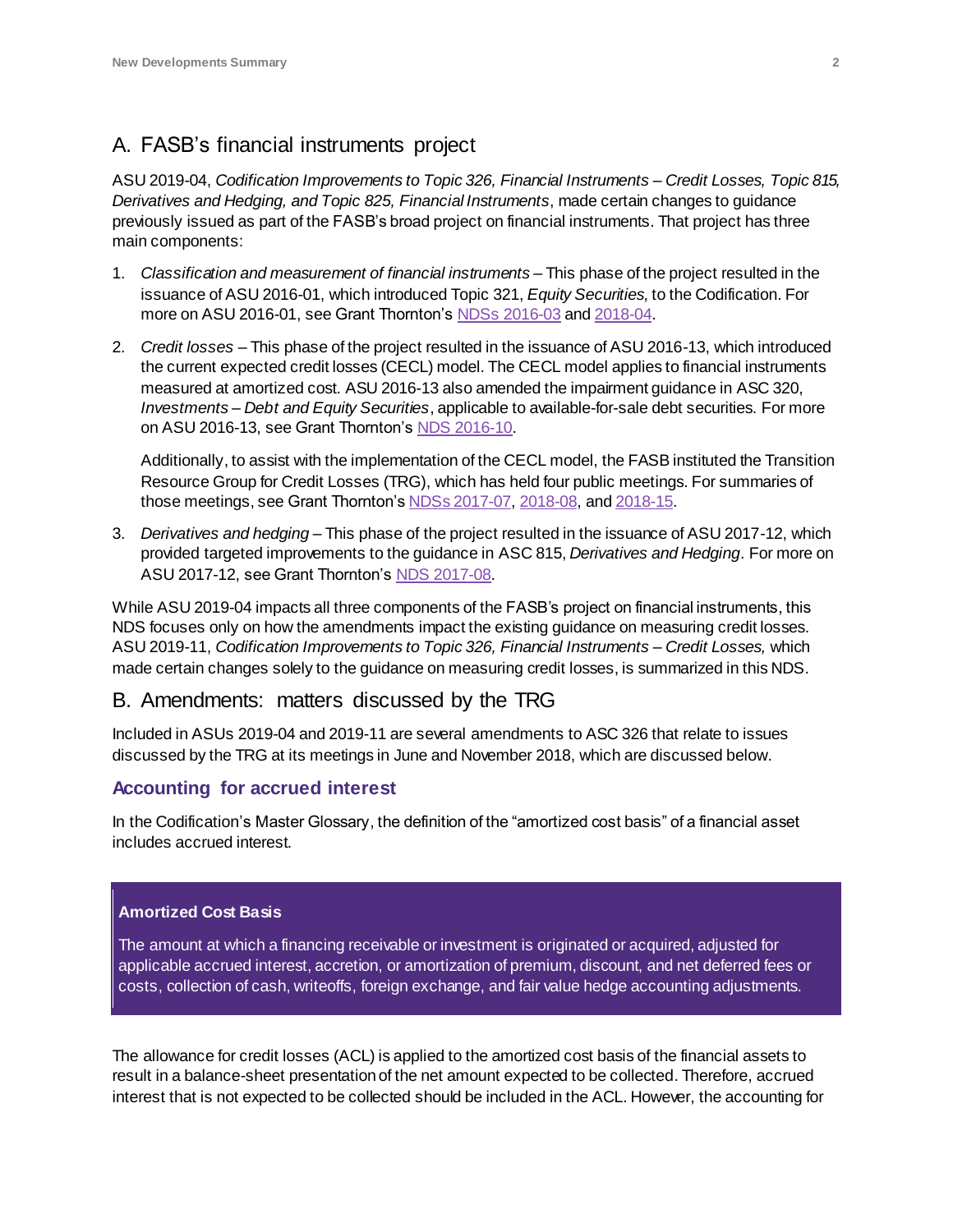uncollectible accrued interest under ASC 310-10, *Receivables,* and ASC 320, *Investments – Debt and Equity Securities,* is currently mixed in practice. Today, some entities measure the allowance for loan losses on the accrued interest balance, while others exclude the accrued interest when estimating the allowance for loan losses and instead account for uncollectible interest through a charge to interest income.

In June 2018, the TRG discussed whether the guidance in ASC 326 should change current practice regarding the accounting for accrued interest that is uncollectible. The TRG generally agreed with the FASB staff's recommendation to amend the guidance in ASC 326 to provide entities with a set of integrated accounting policy elections and practical expedients that would limit changes to current practice on accounting for uncollectible accrued interest in certain circumstances. ASUs 2019-04 and 2019-11 introduce the following accounting policy elections and practical expedients related to accounting for accrued interest.

#### *Election not to measure ACL on accrued interest*

An entity may make an accounting policy election not to measure the ACL on accrued interest associated with each class of financing receivable or major security type if the entity writes off the uncollectible accrued interest balance in a "timely" manner. An entity may not analogize this guidance to components of amortized cost other than accrued interest.

However, the amended guidance does not define what constitutes a "timely" manner. In Paragraph 20 of the Basis for Conclusion (BC20) of ASU 2019-04, the FASB indicates that entities will need to apply judgment based on the specific facts and circumstances to determine whether their policy for writing off uncollectible accrued interest is considered "timely."

An entity electing to exclude accrued interest from the ACL estimate must disclose that accounting policy election and the write-off policy under the amendments.

## **Grant Thornton insights: Assessing whether write-offs are timely**

While the FASB intends to provide entities with flexibility in setting their write-off accounting policies when electing not to measure an ACL, the Board also believes that a timely write-off policy is a prerequisite for excluding accrued interest balances from the estimate of the ACL.

We believe that entities should consider several factors when assessing whether their policies and practices result in writing off uncollectible accrued interest in a timely manner, including

- The type of financial asset
- Industry practices
- Relevant regulatory guidelines
- The entity's operational credit risk management practices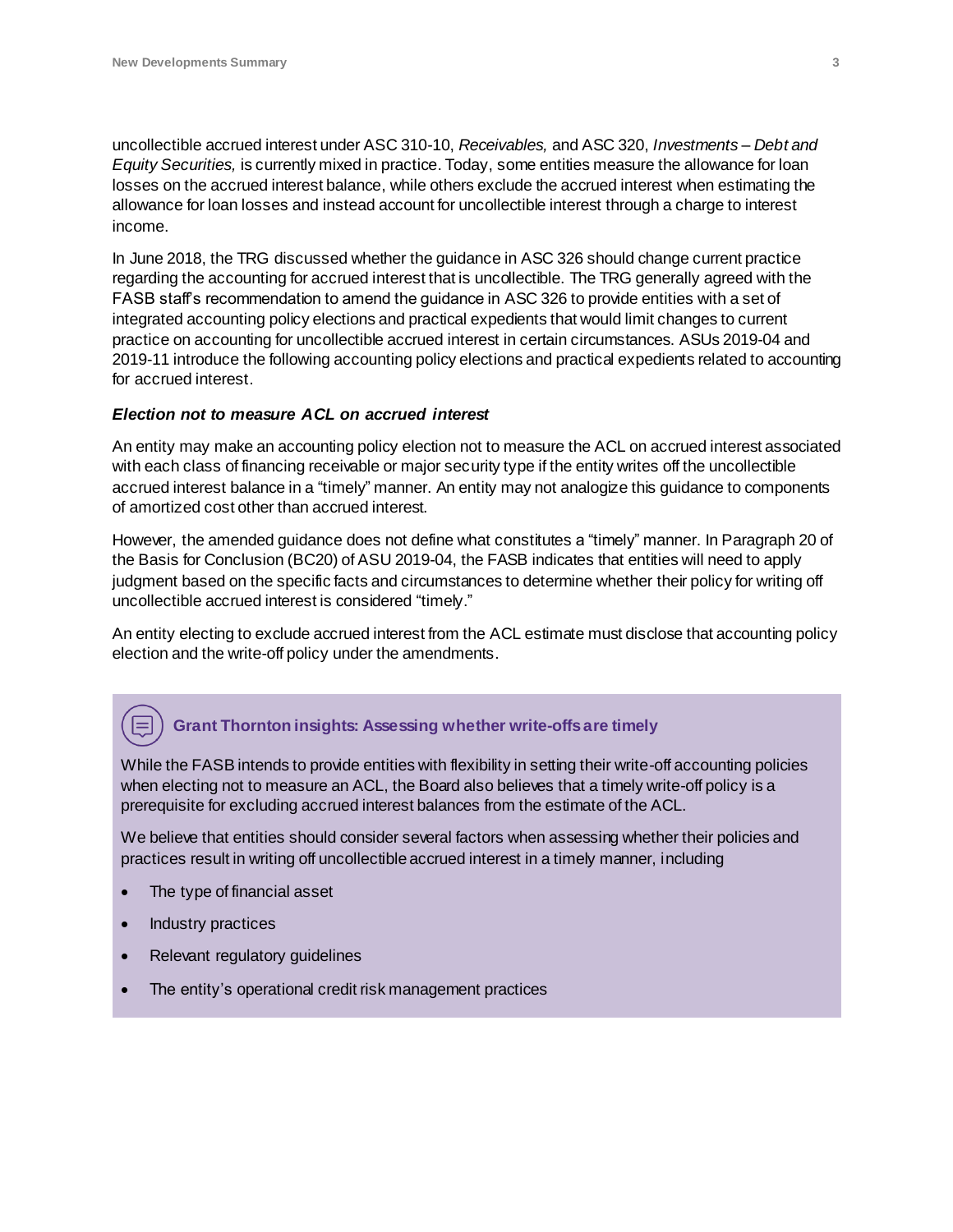#### *Election to present accrued interest separately*

An entity may make an accounting policy election to present accrued interest balances on the balance sheet separately from the other components of amortized cost of the underlying financial assets for each class of financing receivable or major security type. If an entity elects to present accrued interest separately, the accrued interest balance should be presented net of any associated ACL. An entity that chooses this election may present accrued interest in another line item on the balance sheet, such as in Other Assets.

If an entity elects to separately present accrued interest in another line item on the balance sheet, it must disclose the line item where the accrued interest is presented, the amount of accrued interest, and any associated ACL.

#### *Election regarding writing off accrued interest*

Although there is currently diversity in practice regarding how entities account for write-offs of uncollectible amounts of accrued interest receivables, the FASB concluded that it does not intend to change the practice in this area. Accordingly, an entity may make an accounting policy election to write off uncollectible accrued interest for each major class of financing receivable or major security type in one of three ways:

- By recognizing credit loss expense
- By reversing interest income
- By using a combination of both

This accounting policy election is separate from the election not to estimate an ACL for accrued interest receivable balances if the balances are written off in a timely manner. Additionally, an entity may not analogize this guidance to components of amortized cost other than accrued interest.

The guidance in ASU 2019-04 requires entities to disclose their accounting policy election regarding the treatment of uncollectible accrued interest, as well as the amount of accrued interest reversed through interest income by portfolio segment or major security type.

#### *Practical expedient for disclosures related to accrued interest*

If an entity does not elect to present accrued interest balances separately on the balance sheet from the other components of amortized cost of the underlying financial assets, then it may, as a practical expedient, exclude the accrued interest balance from the disclosure requirements in ASC 326-20-50-4 through 50-22 and in ASC 320-10-50-2 and 50-5. If an entity applies this practical expedient, it must disclose the total amount of accrued interest receivable, net of the ACL (if any), that has been excluded from these disclosures.

#### *Separately measure the ACL on accrued interest*

An entity may estimate the ACL separately for certain components of the amortized cost of its financial assets when using an estimation method other than a discounted cash flow approach. Specifically, an entity may separately estimate the ACL for

 Premium or discounts, including net deferred fees and costs, foreign exchange, and fair-value hedge accounting adjustments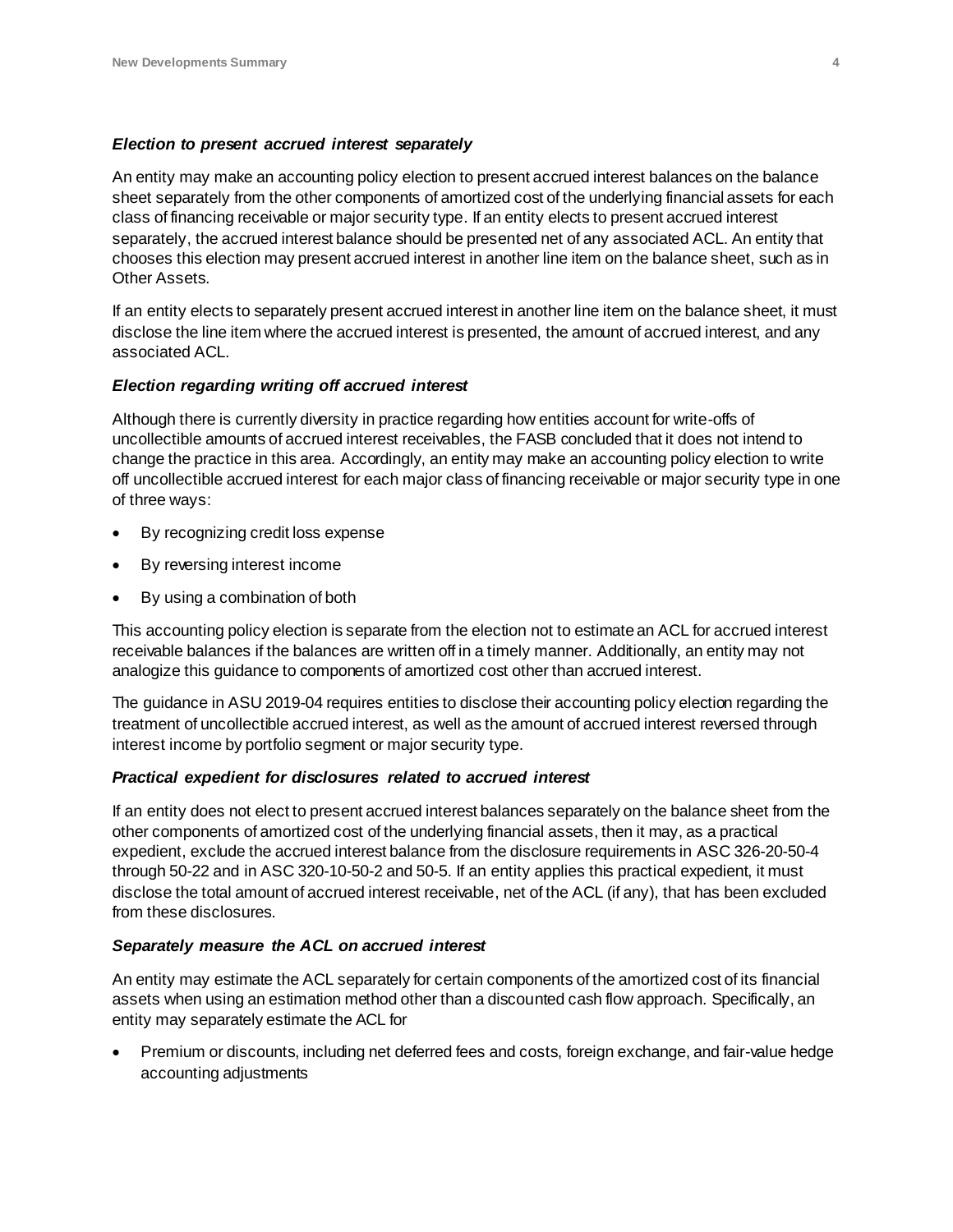- Applicable accrued interest
- The face amount or unpaid principal balance

## **Grant Thornton insights: Pooling accrued interest receivable balances**

The guidance in ASC 326 requires financial assets to be pooled based on similar risk characteristics. We believe this requirement applies to accrued interest receivable balances for which an entity separately estimates the ACL.

In June 2018, certain TRG members noted that while an entity may estimate the ACL on the accrued interest receivable separately from the other components of amortized cost of the underlying financial asset, the risk characteristics of an accrued interest receivable balance may be linked to the underlying financial asset that gave rise to the accrued interest receivable balance. As a result, entities should consider whether the risk characteristics of accrued interest balances are linked to the underlying financial asset when pooling accrued interest receivable balances with similar risk characteristics. This may result in pooling accrued interest on the same basis as the underlying financial assets that gave rise to the accrued interest.

#### <span id="page-4-0"></span>**Transfers between classification or categories**

Debt securities may be classified as trading, available-for-sale, or held-to-maturity, while loans may be categorized as either held-for-sale or held-for-investment. ASU 2016-13 did not provide guidance on how the relevant impairment guidance should be applied when loans and debt securities are transferred between measurement classifications or categories.

#### **Grant Thornton insights: Applying the PCD model upon a transfer to held-for-investment or held-to-maturity**

The purchased credit deteriorated (PCD) guidance applies only upon the initial recognition of a financial asset. Accordingly, an entity should not apply the PCD guidance to a loan transferred into the held-for-investment classification or a debt security transferred to the held-to-maturity category, regardless of whether the loan or debt security has experienced a more than insignificant deterioration in credit quality since origination.

Available-for-sale debt securities are currently measured at fair value under the guidance in ASC 320. Credit losses on impaired available-for-sale debt securities are currently recognized through an ACL according to the guidance in ASC 326-30. Credit losses recognized on an available-for-sale debt security are subject to a fair value "floor," meaning that the ACL should not reduce the net carrying amount of the available-for-sale debt security below its fair value. Any changes in fair value unrelated to credit are recognized as an unrealized gain or loss in other comprehensive income (OCI).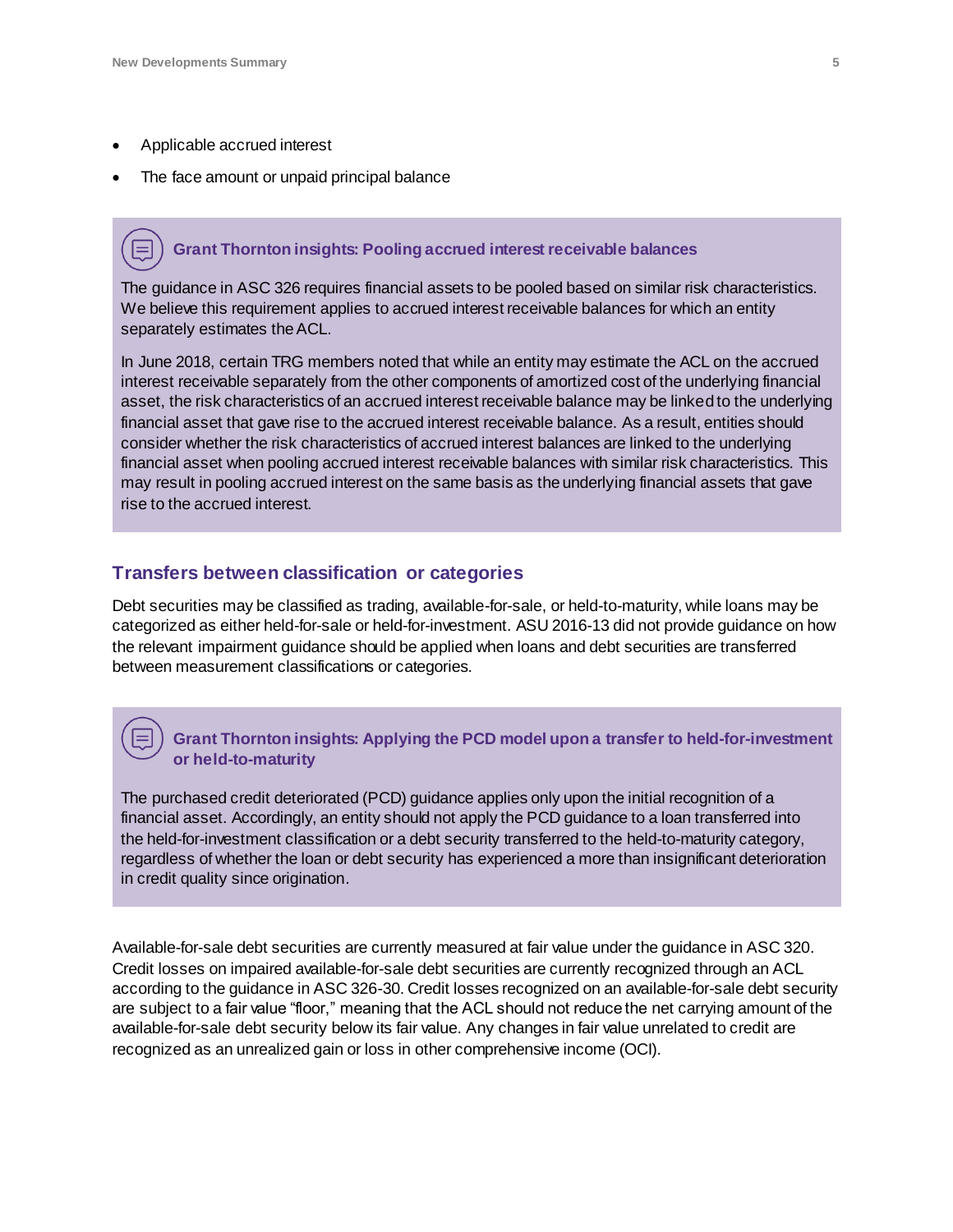In addition, held-for-sale loans are measured at the lower of cost or fair value, subject to a valuation allowance. The valuation allowance for held-for-sale loans, however, does not distinguish between changes in fair value due to credit and those due to other reasons.

Held-to-maturity debt securities and held-for-investment loans are both measured at amortized cost and therefore fall within the scope of the CECL guidance in ASC 326.

As noted above, ASU 2016-13 did not provide guidance on how the relevant impairment guidance should be applied when loans and debt securities are transferred between measurement classifications or categories. ASU 2019-04 introduces guidance that requires an entity to first reverse any ACL or valuation allowance on a loan or debt security existing as of the date of transfer through earnings, to reclassify and transfer the loan or debt security at amortized cost, and then to apply the measurement guidance applicable to the new category or classification.

## **Grant Thornton insights: Determining amounts to reverse in earnings**

The CECL model generally requires an entity to estimate the ACL on the basis of a pool of financial assets with similar risk characteristics that are measured at amortized cost. However, when a loan or group of loans is transferred to the held-for-sale classification from the held-for-investment classification, an entity must reverse in earnings any ACL recorded only on the transferred loan or group of loans. Because the loan or group of loans transferred may be a subset of a held-forinvestment pool that was previously used to estimate the ACL, an entity's typical process for estimating the ACL may not provide sufficient granularity to determine the amount of ACL to reverse in earnings upon the transfer.

Additionally, the guidance regarding transfers of loans between classifications introduced by ASU 2019-04 applies as of the transfer date, which may not align with a financial reporting date for which the entity has estimated either the fair value of loans held-for-sale or the ACL for loans held-forinvestment.

Due to these issues, determining the amount of the ACL or valuation allowance attributable to a transferred loan or group of loans as of the transfer date will be challenging for many entities. Entities should use judgment to develop processes and procedures that are appropriate in their circumstances, and that can be consistently applied, to estimate the ACL or valuation allowance for a transferred loan as of the transfer date.

#### *Transferring loans between held-for-sale and held-for-investment categories*

When a loan is transferred to the held-for-sale classification from the held-for-investment classification, an entity is required, at the transfer date, to reverse in earnings any ACL previously recorded on the loan and then to reclassify and transfer the loan into the held-for-sale classification at amortized cost (which is reduced by write-offs but excludes any ACL). An entity must then determine if a valuation allowance is necessary in order to carry the held-for-sale loan at the lower of cost or fair value in accordance with the guidance in ASC 310-10.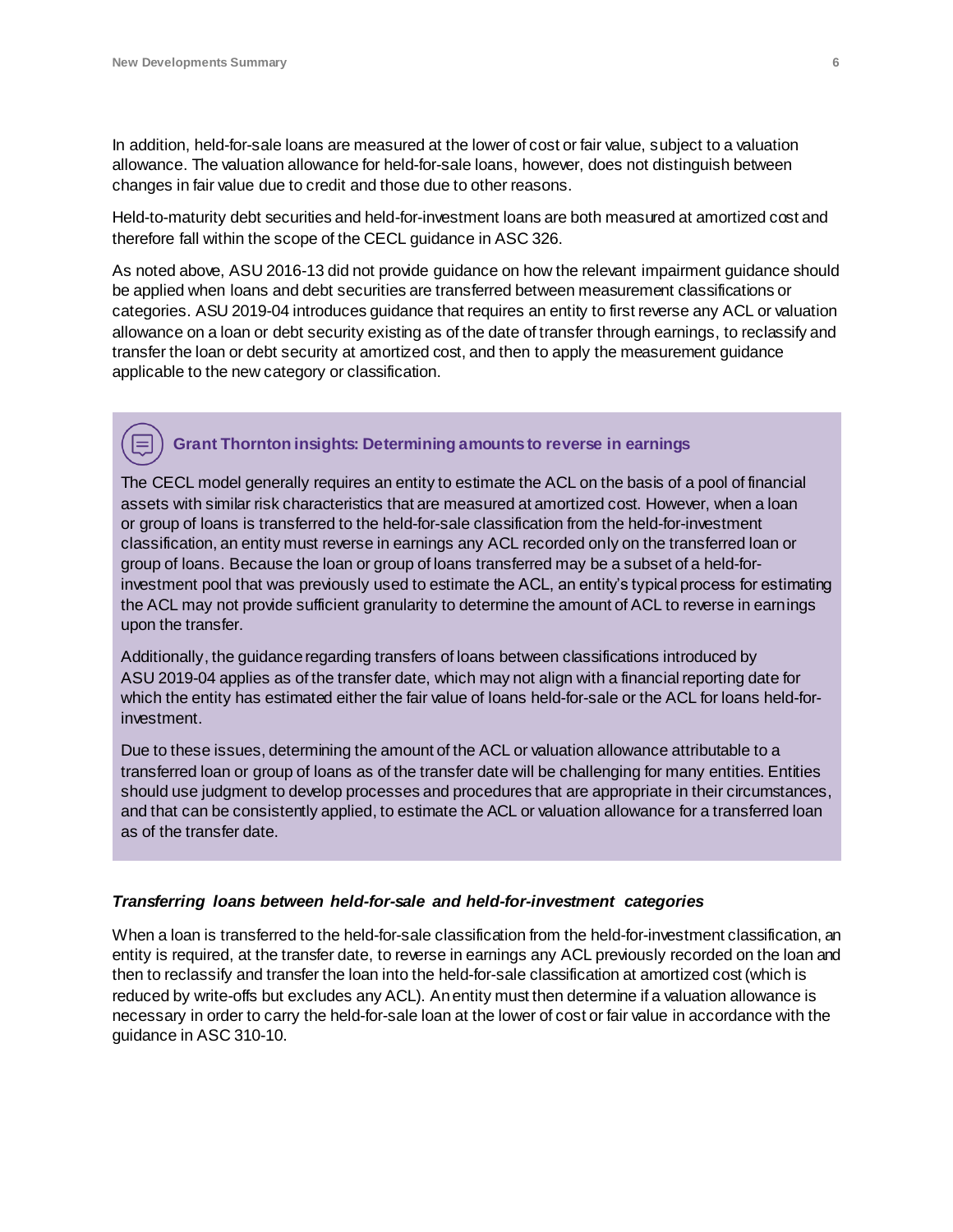## **Transferring a loan to held-for-sale from held-for-investment**

On 1/1/X1, Entity A concludes that it intends to sell one of its loan receivables. At the transfer date, the loan has a carrying amount of \$850,000, which consists of the following amounts:

- Unpaid principal balance: \$1,000,000
- Discount: \$100,000
- ACL: \$50,000

 $\circledcirc$ 

Entity A estimates the loan's fair value at the transfer date to be \$875,000. Accordingly, Entity A will record the following journal entries pursuant to the transfer:

*To reverse the ACL in income*

Dr – ACL: \$50,000

Cr – Credit Loss Expense: \$50,000

*To record valuation allowance*

Dr – Fair-value adjustment expense: \$25,000

Cr – Valuation allowance: \$25,000

After the transfer, the loan has a carrying amount of \$875,000, which is comprised of the following amounts:

- Unpaid principal balance: \$1,000,000
- Discount: \$100,000

 $\circledcirc$ 

Valuation allowance: \$25,000

Similarly, when a loan is transferred to the held-for-investment classification from the held-for-sale classification, an entity is required, at the transfer date, to reverse in earnings any valuation allowance previously recorded on the loan, and then to reclassify and transfer the loan into held-for-investment classification at amortized cost (which is reduced by write-offs but excludes any ACL). An entity must then determine if an ACL is necessary under the CECL model.

## **Transferring a loan to held-for-investment from held-for-sale**

On 1/1/X1, Entity A concludes that it no longer intends to sell one of its loan receivables previously classified as held-for-sale, and therefore transfers the loan into the held-for-investment classification. At the transfer date, the loan's fair value and carrying amount is \$875,000, which is comprised of the following components:

• Unpaid principal balance: \$1,000,000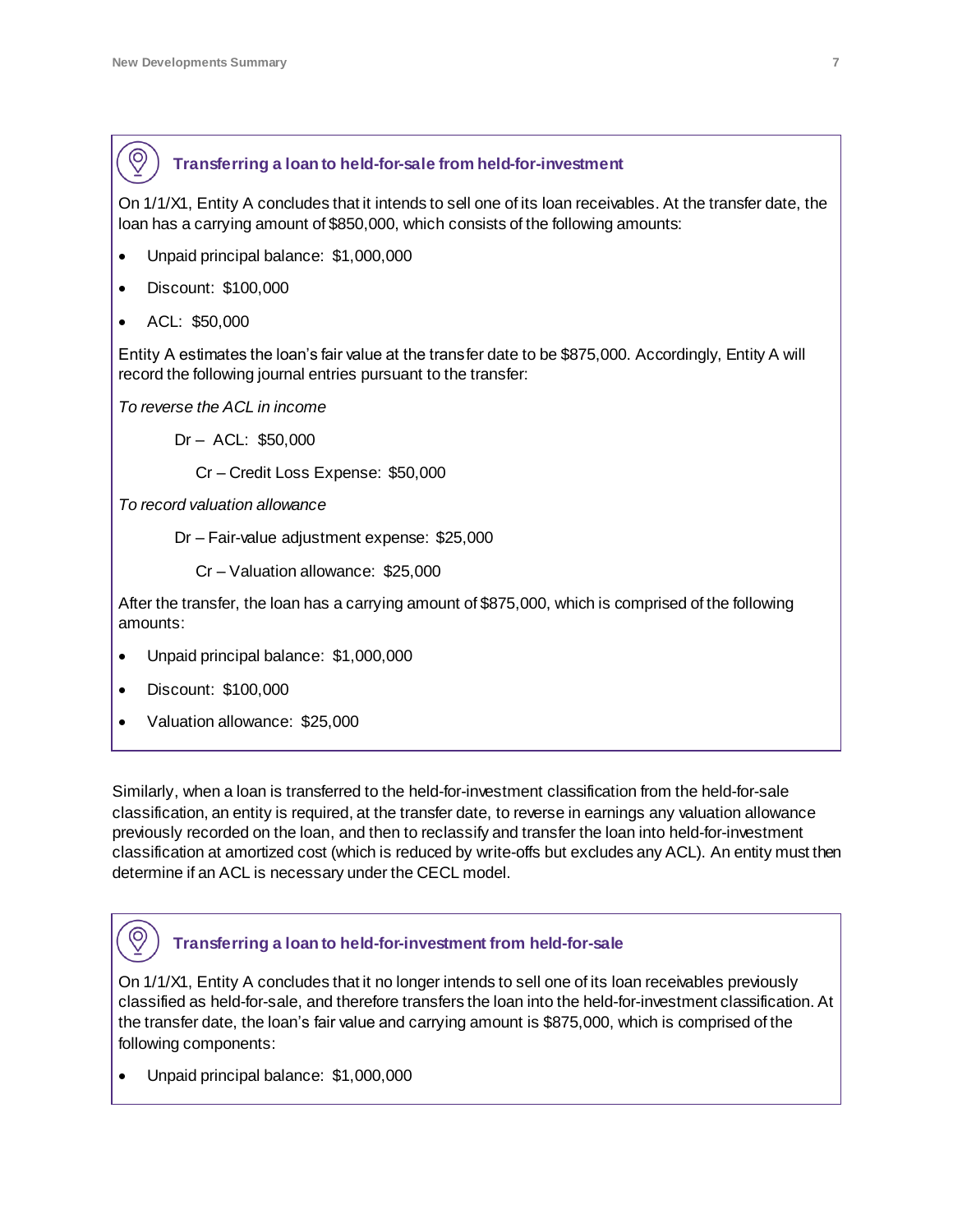Discount: \$100,000

| Valuation allowance: \$25,000                                                                                            |  |  |  |  |  |  |  |  |
|--------------------------------------------------------------------------------------------------------------------------|--|--|--|--|--|--|--|--|
| Entity A estimates the expected credit loss associated with the transferred loan to be \$50,000 at the<br>transfer date. |  |  |  |  |  |  |  |  |
| Accordingly, Entity A will record the following journal entries pursuant to the transfer:                                |  |  |  |  |  |  |  |  |
| To reverse the valuation allowance in income                                                                             |  |  |  |  |  |  |  |  |
| Dr – Valuation allowance: $$25,000$                                                                                      |  |  |  |  |  |  |  |  |
| Cr - Fair-value adjustment expense: \$25,000                                                                             |  |  |  |  |  |  |  |  |

*To record the ACL*

Dr – Credit loss expense: \$50,000

Cr – ACL: \$50,000

After the transfer, the loan has a carrying amount of \$850,000, which is comprised of the following amounts:

- Unpaid principal balance: \$1,000,000
- Discount: \$100,000
- ACL: \$50,000

#### *Transferring debt securities between available-for-sale and held-to-maturity*

When a debt security is transferred to available-for-sale from held-to-maturity, an entity is required, at the transfer date, to reverse in earnings any ACL previously recorded on the debt security, and then to reclassify and transfer the debt security into the available-for-sale category at amortized cost (which is reduced by write-offs but excludes any ACL). The entity must then estimate the fair value of the debt security and record any unrealized gain or loss in OCI, except for any unrealized loss recorded in ACL pursuant to the guidance in ASC 326-30. Importantly, an entity that transfers debt securities from held-tomaturity to available-for-sale should consider the guidance in ASC 320-10-35-8 and 35-9 regarding whether the transfer calls into question the entity's intent and ability to hold to term securities that remain in the held-to-maturity category.

## **Transferring a debt security to available-for-sale from held-to-maturity**

On 1/1/X1, Entity A determines that it no longer has the intent and ability to hold a debt security to maturity and, accordingly, transfers that security from the held-to-maturity category to the available-forsale category. At the transfer date, the debt security has a carrying amount of \$885,000, which is composed of the following amounts:

Par amount: \$1,000,000

 $\odot$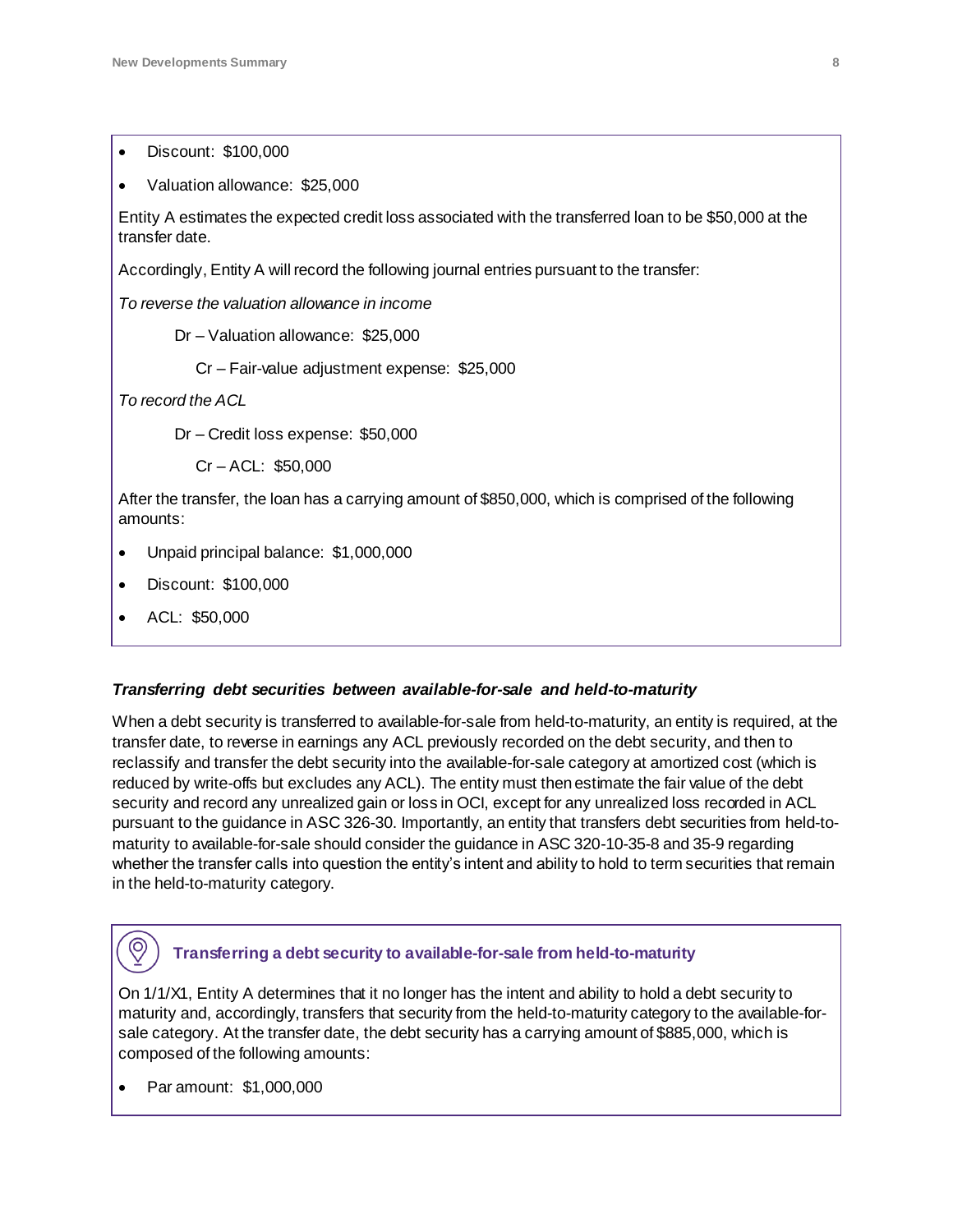- Discount: \$100,000
- ACL: \$15,000

Entity A estimates the debt security's fair value at the transfer date to be \$875,000. Of the \$25,000 difference between the debt security's amortized cost basis and fair value, Entity A estimates that \$15,000 represents a credit loss. Accordingly, Entity A records the following journal entries pursuant to the transfer:

*To reverse the ACL in income*

Dr – ACL: \$15,000

Cr – Credit loss expense: \$15,000

*To record the unrealized loss*

Dr – OCI: \$10,000

Cr – Valuation allowance for unrealized loss not attributable to credit: \$10,000

Dr – Credit loss expense: \$15,000

Cr – ACL: \$15,000

After the transfer, the debt security has a carrying amount of \$875,000, which is comprised of the following amounts:

- Par amount: \$1,000,000
- Discount: \$100,000
- Valuation allowance for unrealized loss not attributable to credit (with a corresponding balance in OCI): \$10,000
- ACL: \$15,000

Similarly, when a debt security is transferred to held-to-maturity from available-for-sale, an entity is required, at the transfer date, to reverse in earnings any ACL previously recorded on the debt security, and then to reclassify and transfer the security into the held-to-maturity category at amortized cost (which is reduced by write-offs and excludes any ACL). Additionally, the amortized cost basis of the debt security at the date of transfer is adjusted (by creating a discount or premium) for any unrealized gains or losses previously recognized in OCI. Any unrealized gains and losses in OCI at the date of the transfer cannot be reversed, but rather are amortized as an adjustment to yield in a manner consistent with the amortization of any premium or discount.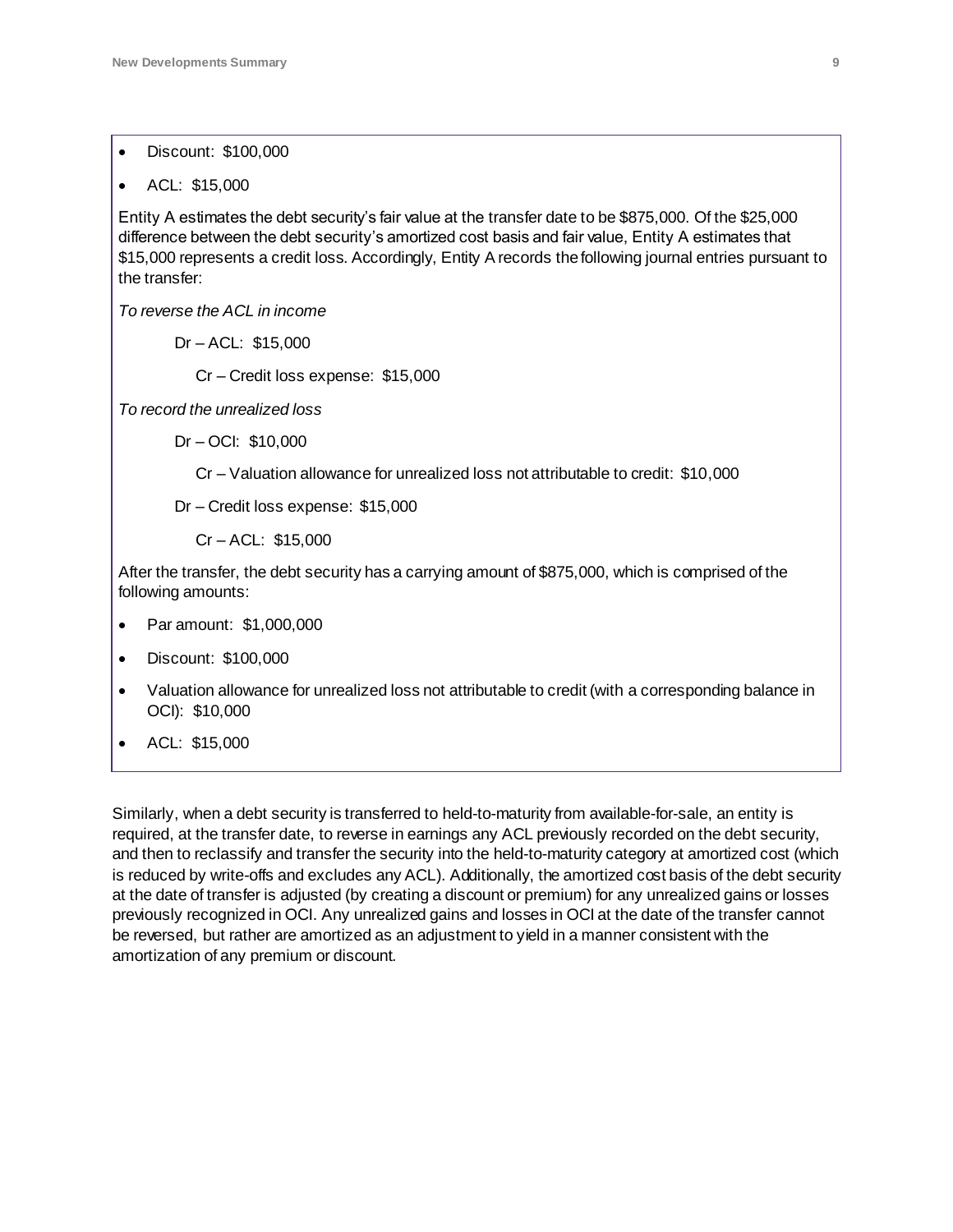## **Transferring a debt security to held-for-maturity from available-for-sale**

On 1/1/X1, Entity A determines that it has the intent and ability to hold an available-for-sale debt security to maturity and transfers the debt security from available-for-sale to held-to-maturity. At the transfer date, the debt security's carrying amount (and also its fair value) is \$875,000, which comprises the following components:

Par: \$1,000,000

 $\circledcirc$ 

- Discount: \$100,000
- Valuation allowance for unrealized loss not attributable to credit: \$10,000 (with a corresponding balance in OCI)
- ACL: \$15,000

At the transfer date, Entity A estimates expected credit losses on the debt security are \$15,000. Accordingly, Entity A records the following journal entries pursuant to the transfer:

*To reverse the previously recognized ACL as of the transfer date*

Dr – ACL: \$15,000

Cr – Credit loss expense: \$15,000

*To reflect the transfer from available-for-sale to held-to-maturity*

Dr – Valuation allowance for unrealized losses not attributable to credit: \$10,000

Cr – Discount: \$10,000

Dr – Credit loss expense: \$15,000

Cr – ACL: \$15,000

After the transfer, the debt security has a carrying amount of \$875,000, which is comprised of the following amounts:

- Par amount: \$1,000,000
- Discount: \$110,000
- ACL: \$15,000

After the transfer date, the remaining \$10,000 amount in OCI is amortized as an offset to interest income in the same manner as the debt security's discount.

## <span id="page-9-0"></span>**Recoveries**

Under the CECL model, an entity is required to estimate an ACL that results in the entity presenting its financial assets measured at amortized cost on the balance sheet at the net amount expected to be collected. The amendments in ASUs 2019-04 and 2019-11 clarify that an entity should consider expected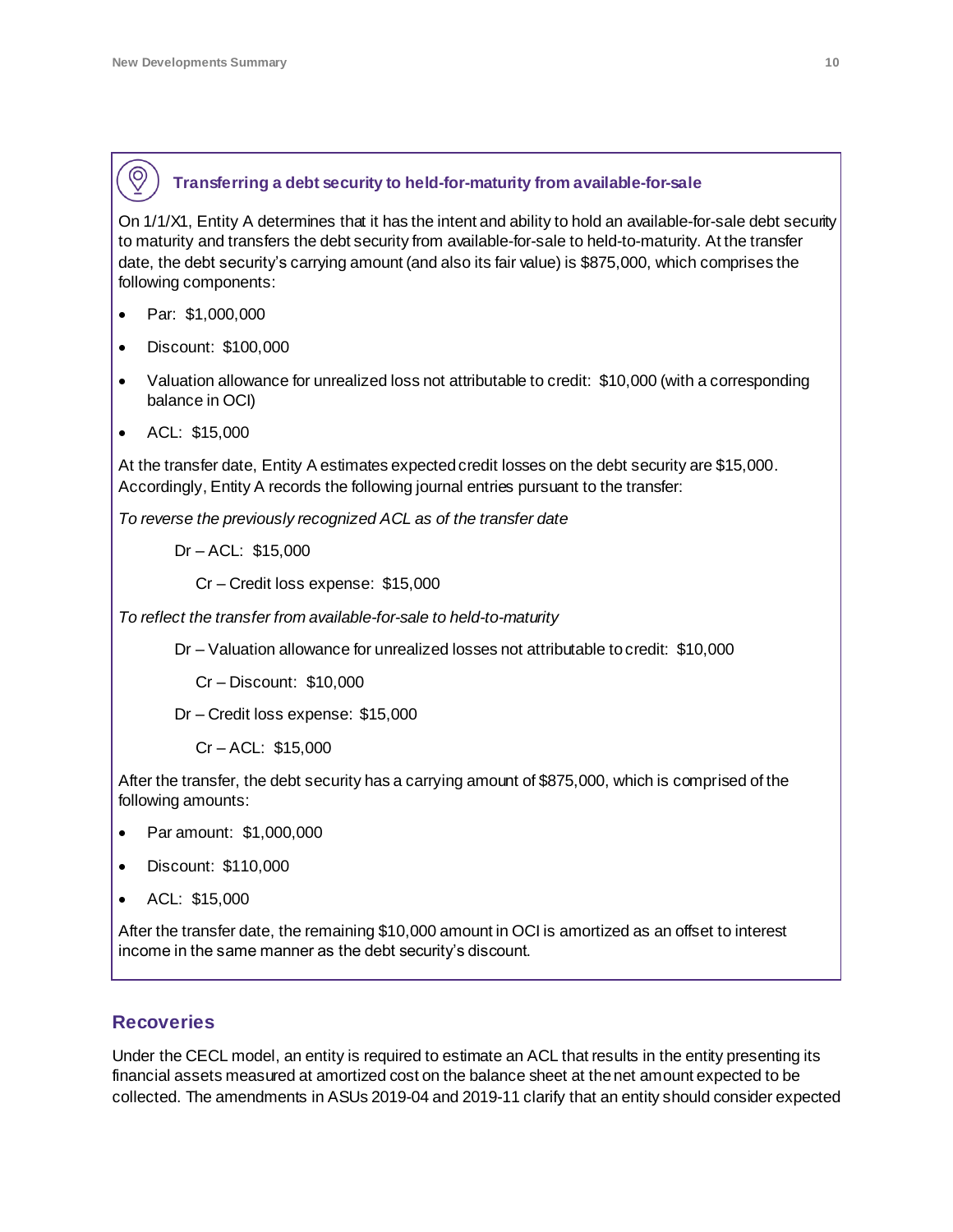recoveries when estimating the ACL. These amendments are a significant change from current U.S. GAAP, which treats recoveries as gain contingencies by generally prohibiting entities from recognizing recoveries of amounts previously written off until collected.

## **Grant Thornton insights: Estimating recoveries is not optional**

Under the amendments in ASUs 2019-04 and 2019-11, recoveries are an essential component in estimating the ACL. An entity must have a process in place for estimating expected future recoveries, without incurring undue cost or effort. That is, an entity must undertake a reasonable effort to affirmatively conclude whether it reasonably expects future recoveries of amounts of financial assets measured at amortized cost that were previously written off. This principle is illustrated by Example 9 in ASC 326-20.

#### **Example 9: Recognizing Writeoffs and Recoveries**

**ASC 326-20-55-52**

Bank K currently evaluates its loan to Entity L on an individual basis because Entity L is 90 days past due on its loan payments and the loan no longer exhibits similar risk characteristics with other loans in the portfolio. At the end of December 31, 20X3, the amortized cost basis for Entity L's loan is \$500,000 with an allowance for credit losses of \$375,000. During the first quarter of 20X4, Entity L issues a press release stating that it is filing for bankruptcy. Bank K determines that the \$500,000 loan made to Entity L is uncollectible. Bank K considers all available information that is relevant and reasonably available, without undue cost or effort, and determines that the information does not support an expectation of a future recovery in accordance with paragraph 326-20-30-7. Bank K measures a full credit loss on the loan to Entity L and writes off its entire loan balance in accordance with paragraph 326-20-35-8 as follows:

Dr – Credit loss expense: \$125,000

Cr – Allowance for credit losses: \$125,000

Dr – Allowance for credit losses: \$500,000

Cr – Loan receivable: \$500,000

During March, 20X6, Bank K receives a partial payment of \$50,000 from Entity L for the loan previously written off. Upon receipt of the payment, Bank K recognizes the recovery in accordance with paragraph 326-20-35-8 as follows:

Dr – Cash: \$50,000

Cr – Allowance for credit losses (recovery): \$50,000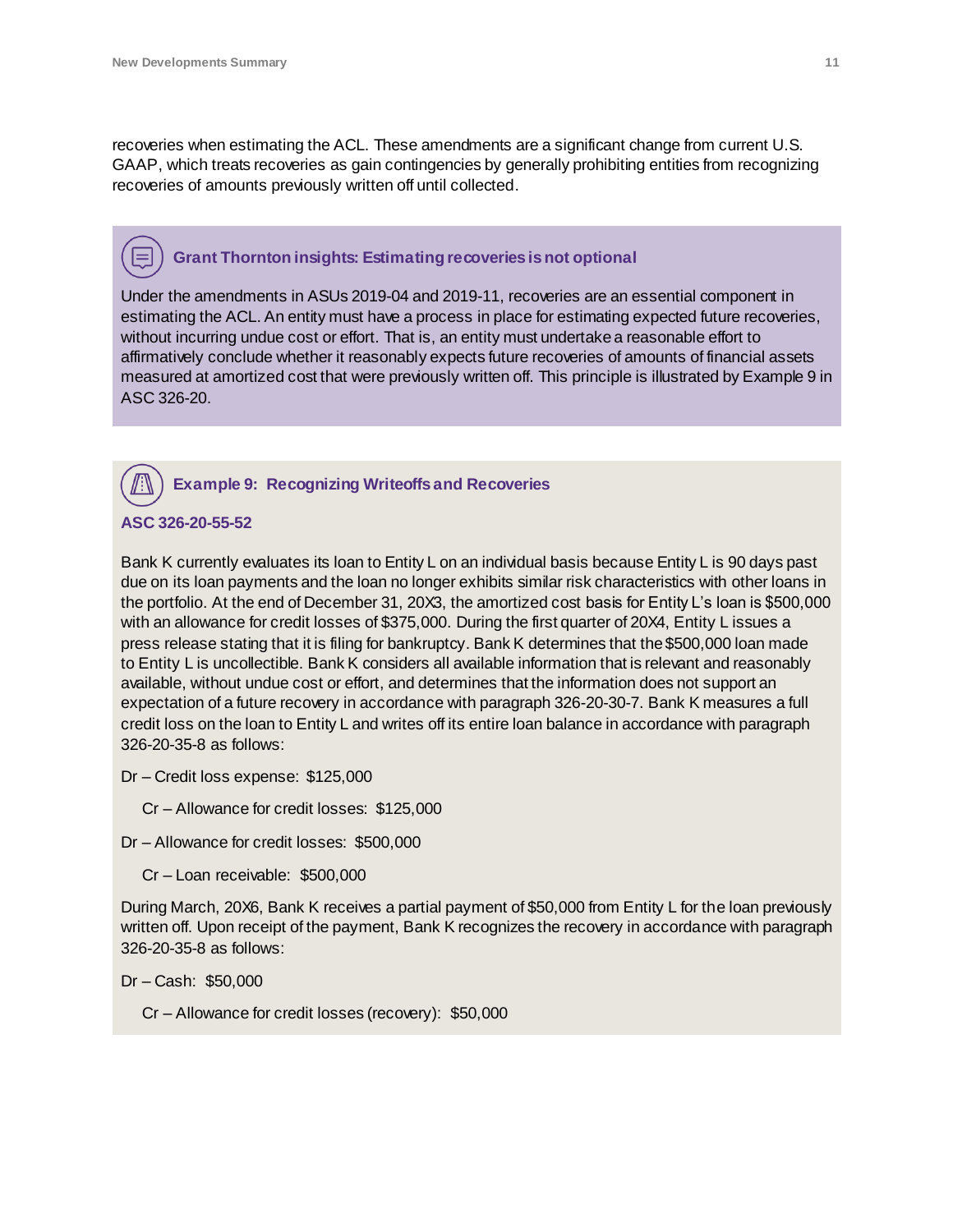#### *Recoverable amounts to include in the estimate of the ACL*

Under the amendments allowing entities to include recoveries in the ACL estimate, the ACL may be a "negative" amount—that is, it may result in a presentation on the balance sheet of an amount in excess of the amortized cost basis of an asset. However, recoverable amounts included in the estimate of the ACL may not exceed the aggregate of amounts previously written off and amounts expected to be written off by the entity, and a negative ACL may not exceed amounts previously written off.

The guidance in ASU 2019-11 further clarifies that when estimating ACL for PCD assets, if an entity uses a method other than a discounted cash flow method to estimate expected credit losses, expected recoveries should not include any amounts that result in an acceleration of the noncredit discount. In addition, the recoverable amounts included in the estimate of ACL for PCD assets may include increases in expected cash flows after acquisition. The application of the recoverable amount guidance on PCD assets is illustrated by Examples 18 and 19 in ASC 326-20.

 **Example 18: Determining the Negative Allowance for Purchased Financial Assets with Credit Deterioration with No Change in Credit Conditions**

#### **ASC 326-20-55-86**

The following Example illustrates the application of the guidance in paragraph 326-20-30-13A for purchased financial assets with credit deterioration. For purposes of this Example, the acquired portfolio of loans is assumed to share similar risk characteristics and is evaluated for credit losses on a collective basis.

#### **ASC 326-20-55-87**

Bank Q purchases a portfolio of loans with a par amount of \$10 million for \$2 million. At acquisition, Bank Q expects to collect \$2.5 million on the loan portfolio. Bank Q estimates expected credit losses using a method other than a discounted cash flow method in accordance with paragraph 326-20-30-4. The acquisition-date journal entry is as follows.

| $Dr - Loan - par amount:$         | \$10,000,000 |             |
|-----------------------------------|--------------|-------------|
| Cr - Loan - noncredit discount:   |              | \$500,000   |
| Cr – Allowance for credit losses: |              | \$7,500,000 |
| $Cr - Cash$ :                     |              | \$2,000,000 |

#### **ASC 326-20-55-88**

After acquisition, Bank Q determines that each loan is deemed uncollectible on an individual unit-ofaccount basis and, therefore, writes off the loan portfolio. The following journal entries are recorded.

Dr – Provision expense: \$2,000,000 Cr – Allowance for credit losses: \$2,000,000 Dr – Allowance for credit losses: \$9,500,000 Dr – Loan – noncredit discount: \$500,000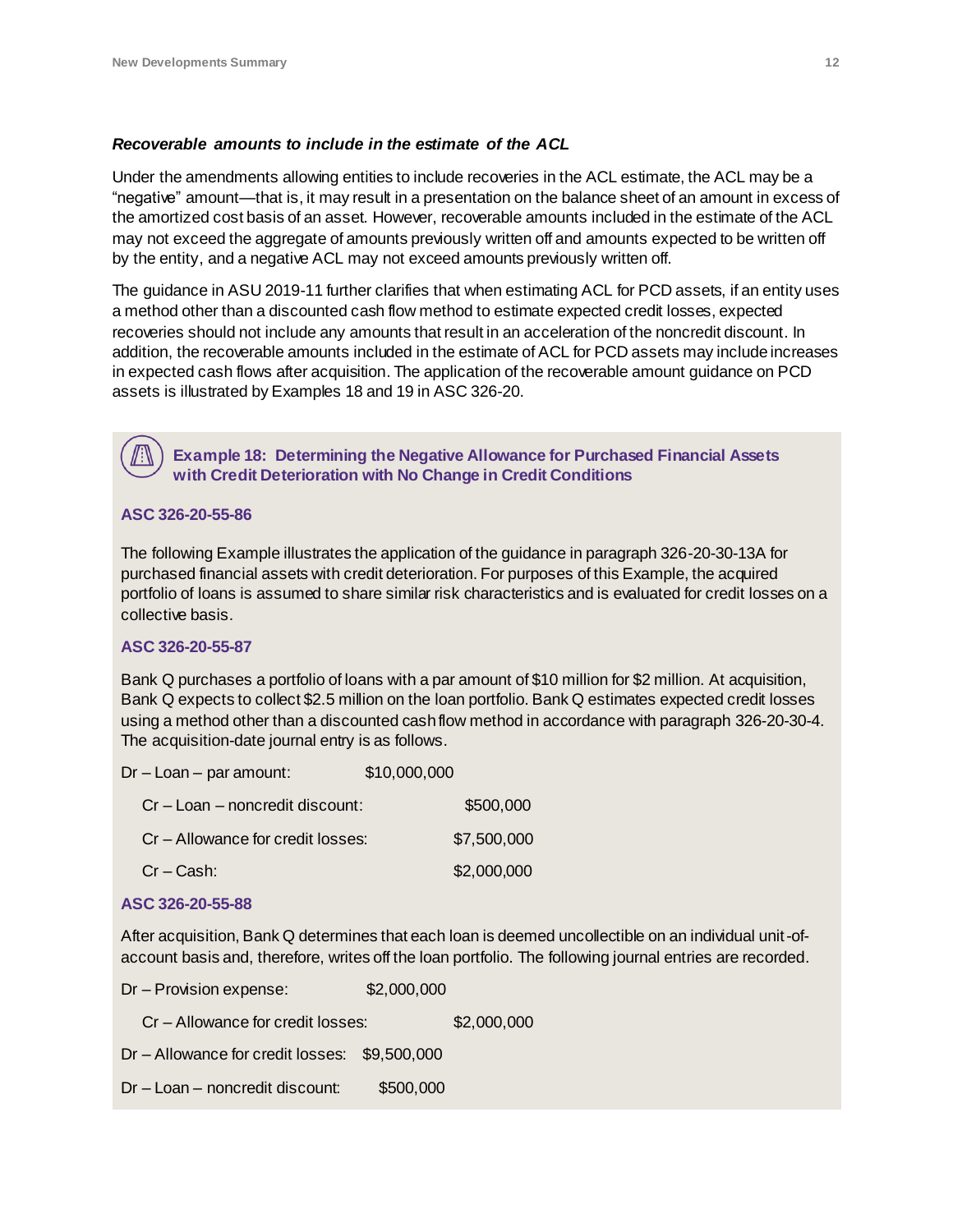#### Cr – Loan – par amount: \$10,000,000

#### **ASC 326-20-55-89**

Although deemed uncollectible on an individual basis, when grouped together, the group of loans is expected to have some recoveries on an aggregate basis. Therefore, Bank Q records a negative allowance in accordance with paragraph 326-20-30-13A. Because Bank Q's expectation of credit conditions has not changed since acquisition, the expected recoveries of \$2.5 million must not result in the acceleration of the noncredit discount that existed immediately before being written off. Therefore, the following journal entry is recorded.

Dr – Allowance for credit losses: \$2,000,000

Cr – Provision expense: \$2,000,000

#### **Example 19: Determining the Negative Allowance for Purchased Financial Assets with Credit Deterioration after a Change in Credit Conditions**

#### **ASC 326-20-55-90**

Assume the same facts from Example 18. Bank Q subsequently determines that a change in credit conditions has occurred and expects to collect an additional \$600,000 (for a total of \$3.1 million) on the group of loans. Because Bank Q's expectation of credit conditions has changed and it is determining the amount that it expects to collect using a method other than a discounted cash flow method, the expected recoveries of \$3.1 million would be reduced by the noncredit discount of \$0.5 million (that has not been accreted). This would result in Bank Q having an overall negative allowance of \$2.6 million. Therefore, the following journal entry is recorded.

Dr – Allowance for credit losses: \$600,000

Cr – Provision expense:  $$600,000$ 

#### **Grant Thornton insights: Negative ACL on collateral-dependent financial assets**

An entity may use, as a practical expedient, the fair value of collateral at the reporting date to estimate the ACL for collateral-dependent financial assets. Collateral-dependent financial assets are financial assets whose underlying borrowers are experiencing financial difficulty at the reporting date and whose repayment is expected to be provided substantially through the operation or sale of the collateral securing the financial asset.

In some circumstances, the fair value of the collateral securing a collateral-dependent financial asset may exceed the amortized cost basis of a financial asset and any amounts previously written off. However, an entity is precluded from recognizing a negative ACL that exceeds amounts previously written off.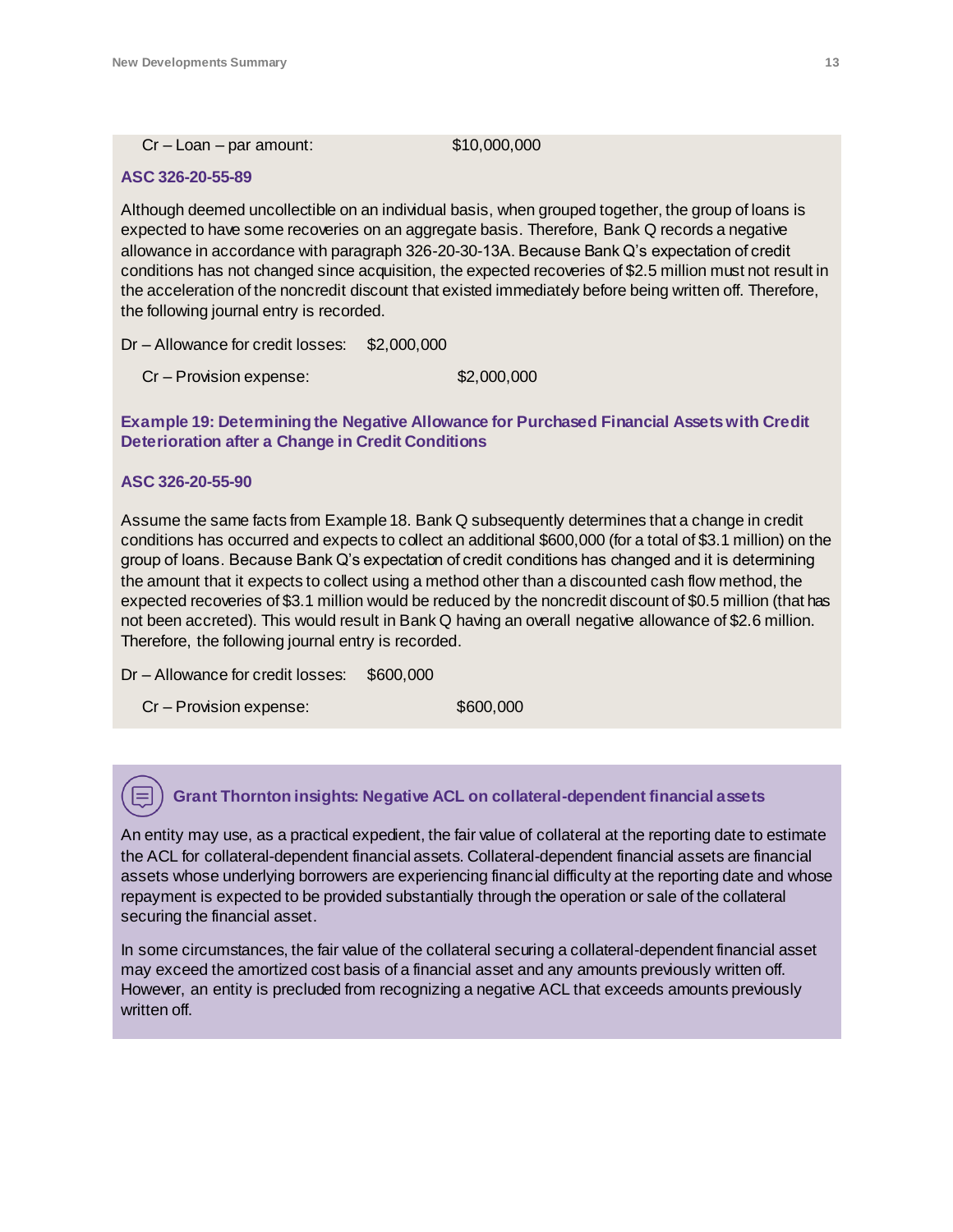$\circledcirc$ 

## **Negative ACL on collateral-dependent financial assets**

Entity A owns a commercial mortgage loan classified as held-for-investment and secured by an office building. The borrower under the commercial mortgage loan is experiencing financial difficulty at the balance-sheet date, and Entity A determines that the commercial mortgage loan's repayment will be provided substantially through the sale of the office building. Accordingly, Entity A elects to estimate the ACL by using the fair value of the office building, less costs to sell.

At the measurement date, the commercial mortgage loan has a carrying amount of \$7,000,000 comprised of the following amounts:

- Origination amount: \$10,000,000
- Amounts written off: \$3,000,000

Also, at the measurement date, Entity A estimates that the fair value of the office building, less costs to sell, is \$10,500,000. In this case, Entity A would recognize a negative ACL of \$3,000,000. Entity A would be precluded from recognizing a negative ACL of \$3,500,000, because to do so would result in recognizing recoveries in excess of amounts previously written off.

## <span id="page-13-0"></span>**Contractual extensions and renewals**

The guidance in ASC 326-20 states that expected credit losses on financial assets should be estimated over the contractual life of the financial asset and that the contractual life should be extended only for reasonably expected troubled debt restructurings with a borrower. However, some financial assets contain contractual extension or renewal options. The amendments in ASU 2019-04 clarify that an entity should consider contractual extension or renewal options (excluding those that are accounted for as a derivative under ASC 815) when determining the contractual life of a financial asset, unless the contractual extension or renewal option is unconditionally cancellable.

## **Grant Thornton insights: Not an off-balance-sheet credit exposure**

While contractual extension or renewal options that are not unconditionally cancellable may function similarly to undrawn lines of credit or other off-balance-sheet commitments, the extension and renewal options that are not unconditionally cancellable are not considered off-balance-sheet exposures. The FASB made clear in Paragraph BC130 of ASU 2019-04 that the original loan on which the extension or renewal option would be exercised is a recognized financial asset.

As a result, any incremental expected credit loss attributable to the portion of the contractual life of a financial assets associated with contractual extension or renewal options that are not unconditionally cancellable should be included in the ACL estimate as of the measurement date, and would not be classified as a separate liability associated with an off-balance-sheet credit exposure.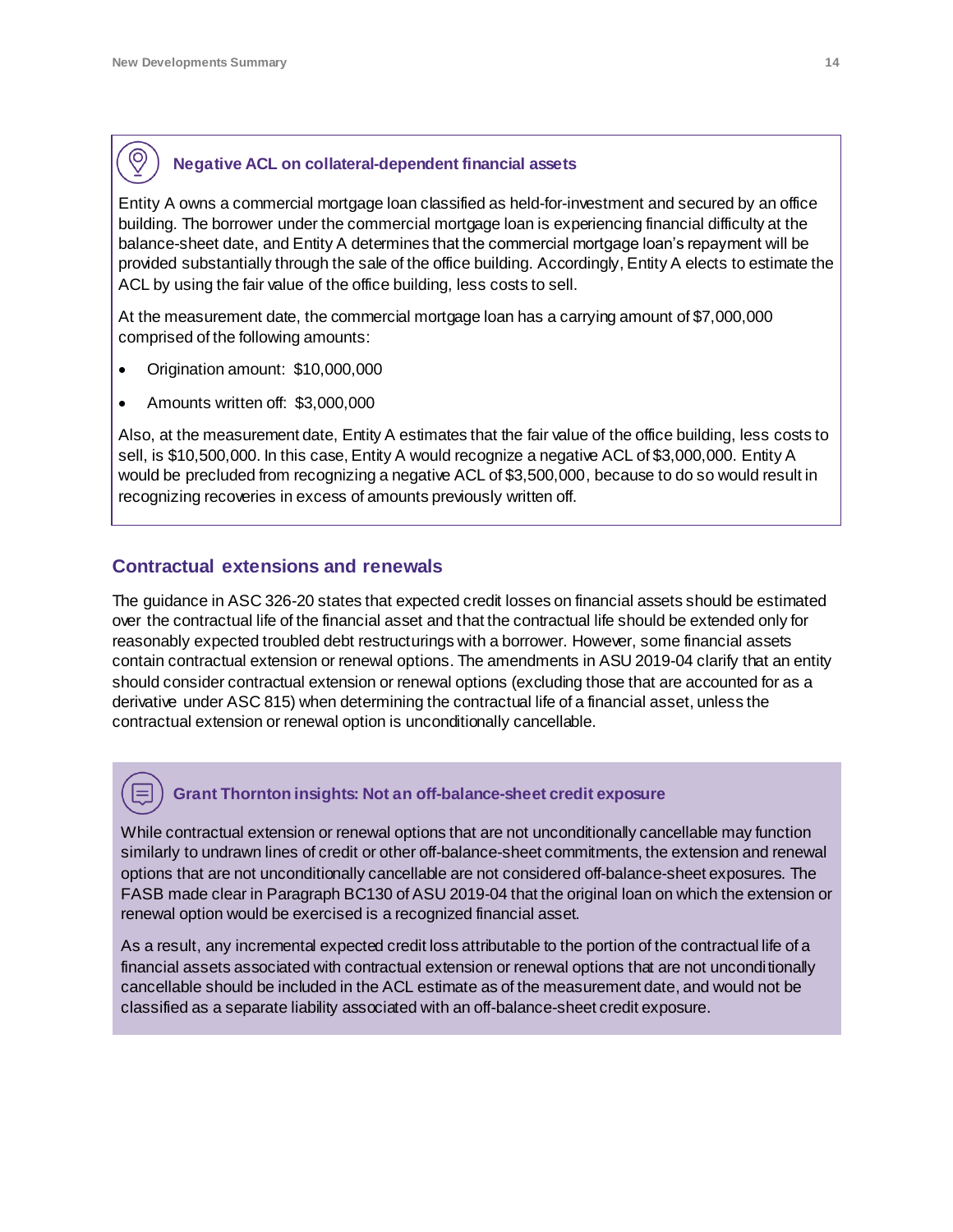Under the amendments in ASU 2019-04, an entity must first consider whether the extension or renewal option is an embedded derivative that should be bifurcated in accordance with the guidance in ASC 815- 15. If an entity concludes that the contractual extension or renewal option does not require bifurcation from the host financial asset, then it must consider the impact of the extension or renewal option on the contractual life of the host financial asset. The FASB did not prescribe a single method for determining the contractual term of a financial asset, but indicated in BC129-130 of ASU 2019-04 that an entity must consider the likelihood that the contractual extension or renewal option will be exercised.

## **Grant Thornton insights: Determining the impact of extensions and renewals**

One acceptable method for determining the contractual life of a financial asset with contractual extension or renewal options that are not unconditionally cancellable by the lender is to calculate the product of (a) the likelihood of an extension being exercised, and (b) the expected credit losses over the extended contractual period. This method would be similar to the process described in ASC 326- 20-30-11 for off-balance-sheet exposures on lines of credit that are not unconditionally cancellable by the lender. Other methods may also be acceptable.

In November 2018, the TRG discussed another potential method to determine the contractual life of a financial asset with contractual extension or renewal options that are not unconditionally cancellable by the lender. Under this method, an entity may assume that all contractual extensions will be exercised to determine the maximum contractual life, and then consider expected prepayments in a manner consistent with the guidance in ASC 326-20-30-6.

## <span id="page-14-0"></span>**Vintage disclosures**

The guidance in ASC 326 requires public business entities to disclose the amortized cost basis of financial assets by class of financing receivable or major security type, credit quality indicator, and year of origination. However, lines of credit are not distinguished by year of origination.

The amendments in ASU 2019-04 now require an entity to present the amortized cost basis of line-ofcredit arrangements that are converted to term loans in a separate column in the vintage disclosure table.

See the attached appendix for the revised example vintage disclosure table.

## <span id="page-14-1"></span>C. Other clarifications

ASU 2019-04 also clarifies other guidance previously issued in ASU 2016-13, as discussed below.

#### <span id="page-14-2"></span>**Determining the effective interest rate in a discounted cash flow approach**

The guidance in ASC 326 permits an entity to utilize a variety of approaches when estimating expected credit losses, including a discounted cash flow approach. If an entity elects to utilize a discounted cash flow approach, the ACL represents the difference between the amortized cost of the financial instrument and the present value of future cash flows expected on a financial instrument discounted at the financial instrument's "effective interest rate," as defined in the Master Glossary.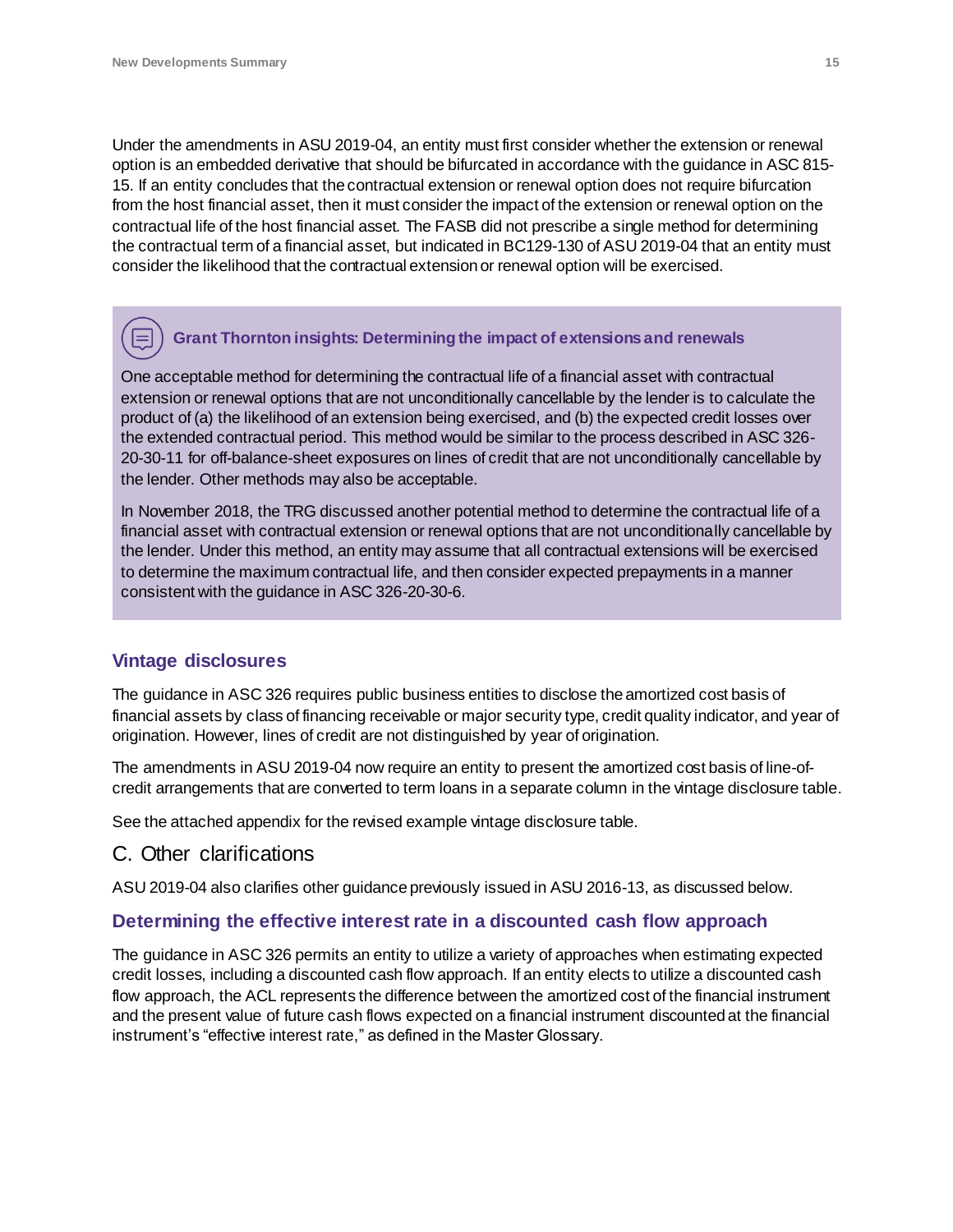#### **Effective Interest Rate**

The rate of return implicit in the financial asset, that is, the contractual interest rate adjusted for any net deferred fees or costs, premium, or discount existing at the origination or acquisition of the financial asset. For purchased financial assets with credit deterioration, however, to decouple interest income from credit loss recognition, the premium or discount at acquisition excludes the discount embedded in the purchase price that is attributable to the acquirer's assessment of credit losses at the date of acquisition.

An entity may use certain assumptions in developing its estimate of future expected cash flows on a financial instrument that may give rise to a difference between the present value of future expected cash flows and the amortized cost of a financial asset that is not attributable to credit. ASU 2019-04 amends the guidance in ASC 326 to address these issues.

#### *Projections of interest rate environments for variable-rate financial instruments*

An entity may project future interest rate environments when making its estimate of future cash flows expected on a financial asset. However, the guidance in ASC 326 prohibits an entity from projecting future interest rate environments when determining the effective interest rate. Using an effective interest rate that is not adjusted for future interest rate environments to discount expected cash flows adjusted for future interest rate environments would give rise to a non-credit-related difference between the present value of future expected cash flows and the amortized cost that would be captured by the ALC.

ASU 2019-04 removes the prohibition in ASC 326 against estimating future interest rate environments when determining the effective interest rate. While the amendments do not require an entity to project changes in future interest rate environments for purposes of estimating expected future cash flows, the entity should use the same projections in determining the effective interest rate used to discount those cash flows if it projects changes in future interest rate environments for purposes of estimating expected future cash flows.

#### **Grant Thornton insights: Impact on determination of interest income**

The amendments in ASU 2019-04 on determining expected cash flows and the related effective interest rate for purposes of utilizing a discounted cash flow method for estimating the ACL do not impact the guidance applicable to a financial asset for recognizing interest income*.*

#### *Consideration of prepayments in determining the effective interest rate*

If an entity chooses to utilize a discounted cash flow approach to estimate expected credit losses, the guidance in ASC 326 requires the entity to adjust its estimate of future cash flows for expected prepayments. However, the determination of the effective interest rate does not generally allow a similar adjustment for expected prepayments. Discounting prepayment-adjusted cash flows using an effective interest rate that is not similarly adjusted for expected prepayment would give rise to a non-credit-related difference between the present value of future expected cash flows and the amortized cost, and that difference would be captured by the ALC.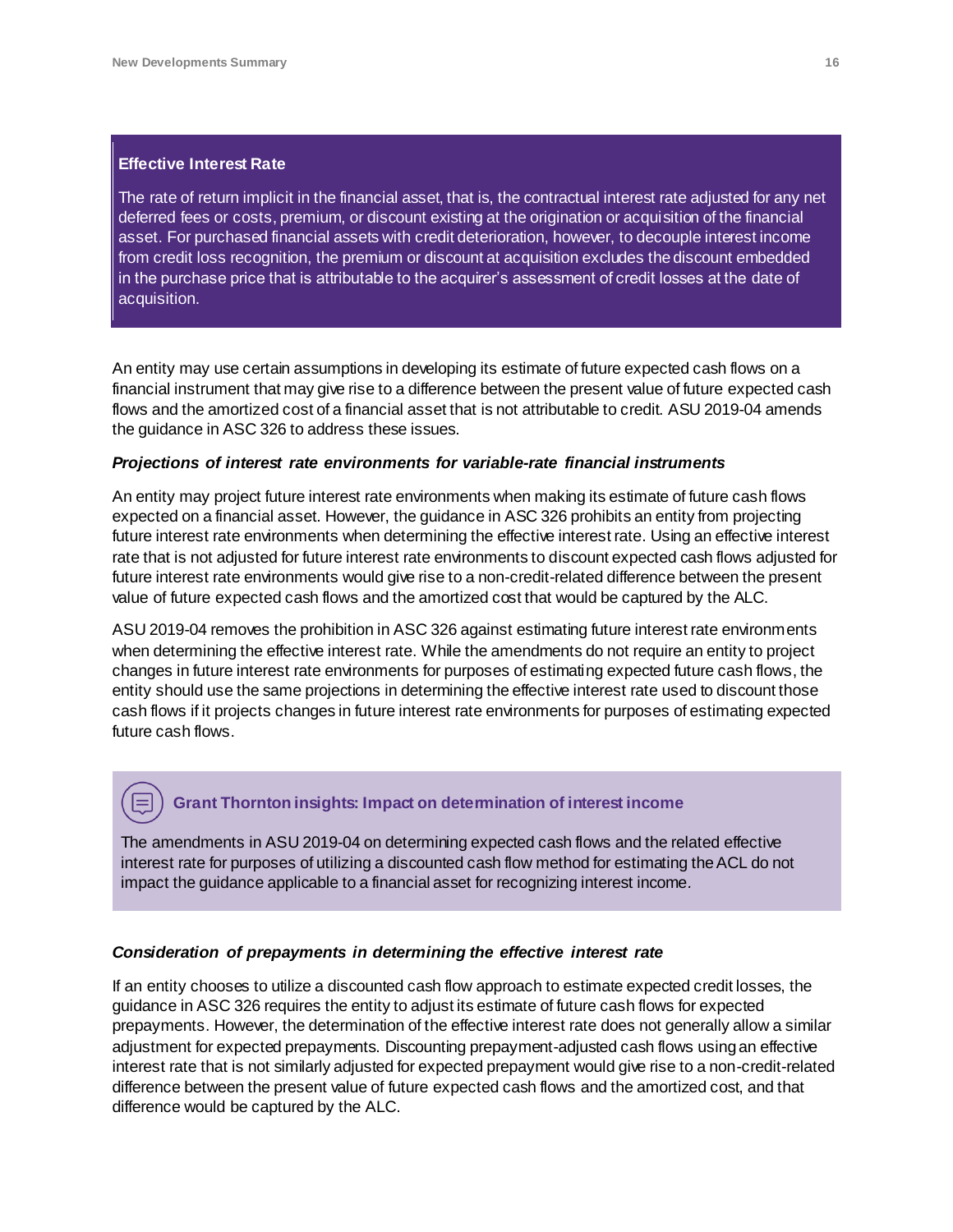The amendments in ASU 2019-04 permit an entity to make an accounting policy election for each class of financing receivable or major security type to adjust the effective interest rate used to discount the expected cash flows of a financial asset for the timing (and changes in timing) of expected prepayments.

## **Grant Thornton insights: Impact of prepaymentson determination of interest income**

While an entity may elect to use a prepayment-adjusted effective interest rate for estimating the ACL when utilizing a discounted cash flow approach, the amendments in ASU 2019-04 do not impact the determination of the effective interest rate for purposes of recognizing interest income.

Accordingly, expected prepayments would impact the effective interest rate used to recognize interest only for assets within the scope of the guidance in ASC 310-20-35-26 through 35-33, *Receivables: Nonrefundable Fees or Other Costs,* or in ASC 325-40, *Investments – Other: Beneficial Interests in Securitized Financial Assets.*

### *Determining prepayment-adjusted effective interest rate for a financial asset subject to TDR prior to effective date of ASU 2016-13*

The improvements resulting from ASU 2019-11 amend the transition guidance in ASU 2016-13 by permitting an entity to make an accounting policy election to calculate the prepayment-adjusted effective interest rate for financial assets that had a troubled-debt restructuring (TDR) prior to the date of adopting the guidance in ASU 2016-13. Under this election, an entity should use the original contractual rate and prepayment assumptions as of the date of adopting ASU 2016-13, instead of using the prepaymentadjusted effective interest rate immediately before the financial asset's restructuring date, when calculating the prepayment-adjusted effective interest rate to be used in a discounted cash flow method for estimating expected credit losses.

## <span id="page-16-0"></span>**Consideration of estimated costs to sell when foreclosure is probable**

The amendments in ASU 2019-04 revise the existing guidance regarding the consideration of estimated costs to sell collateral securing a financial asset when foreclosure is probable. Specifically, the amendments state that an entity should adjust the fair value of the collateral in these circumstances for estimated costs if the entity intends to sell, rather than operate, the collateral. Additionally, the amendments state that an entity must estimate the costs to sell on an undiscounted basis.

## <span id="page-16-1"></span>**Financial assets secured by collateral maintenance provisions**

The guidance in ASC 326-20-35-6 provides a practical expedient to estimate the expected credit loss on financial assets secured by collateral maintenance provisions by comparing the amortized cost basis of a financial asset and the fair value of collateral securing the financial asset as of the reporting date. Amendments to this practical expedient in ASU 2019-11 clarify the following guidance:

 The practical expedient may be applied only if the entity *reasonably expects* the borrower will be able to continually replenish the collateral securing the financial asset. In determining whether to apply the practical expedient, an entity is neither required to consider *remote* scenarios nor to determine that it is *probable* the borrower will be able to continually replenish the collateral.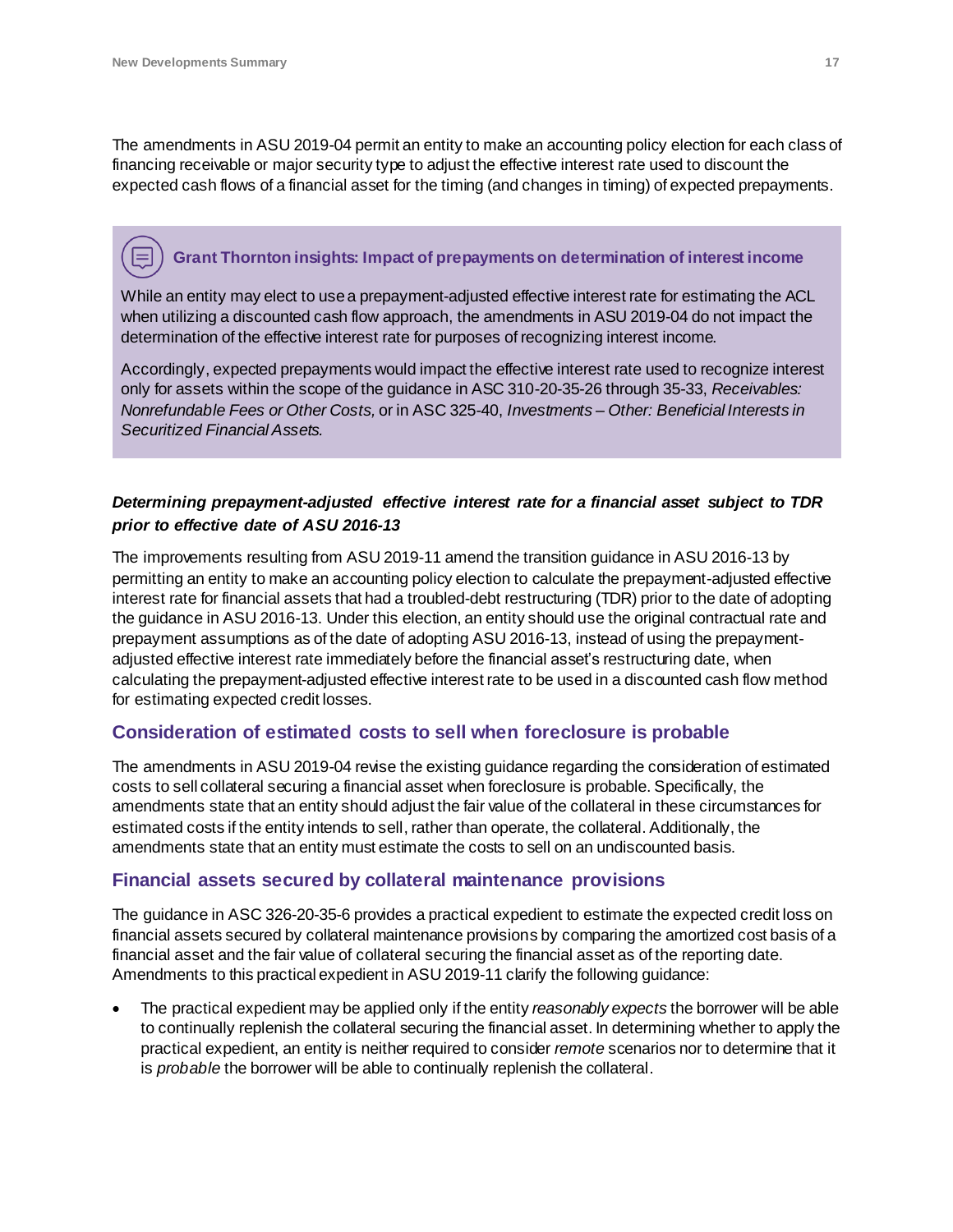$\overline{\mathcal{O}}$ 

 When applying the practical expedient, an entity should estimate expected credit losses for any difference between the amount of the amortized cost basis that is greater than the fair value of the collateral securing the financial asset (that is, the unsecured portion of the amortized cost basis) in accordance with how it measures current expected credit loss for financial assets that do not qualify for any practical expedients. However the allowance should be limited to the unsecured portion of the amortized cost basis.

## **Financial assets secured by collateral maintenance provisions**

Entity D previously loaned \$1 million to Entity F. The loan from Entity D to Entity F is secured by a collateral maintenance provision, whereby Entity F must ensure that marketable securities are placed in an escrow account whose aggregate value is between 98 percent and 102 percent of the outstanding principal balance of the loan. The securities are revalued daily.

Entity D determines that it reasonably expects Entity F will be able to replenish the collateral securing the loan, and elects to apply the practical expedient in ASC 326-20-35-6.

At 6/30/X1, the amortized cost basis of the loan is \$1 million, and the fair value of collateral securing the financial asset is \$990,000 (99 percent of \$1 million). Accordingly, Entity D estimates the ACL on the difference between the amortized cost basis of the financial asset and the fair value of the collateral, or \$10,000, in accordance with how it measures credit losses on other similar financial assets that do not qualify for the practical expedient. The total allowance for credit losses may not exceed \$10,000.

In this case, Entity D estimates credit losses on similar financial assets that do not qualify for the practical expedient in ASC 326-20-35-6 by estimating the assets' probability of default and loss given default based on historical losses for similar financial assets, adjusted for reasonable and supportable forecasts of future conditions. In this case, Entity D estimates that the probability of default for the loan to Entity F is 50 percent and the loss given default is 80 percent. Accordingly, Entity D estimates that expected credit losses on the loan to Entity F is \$4,000.

#### <span id="page-17-0"></span>**Conforming amendments and clarifications**

ASUs 2019-04 and 2019-11 make a variety of conforming amendments to the guidance in ASC 326, which mostly amend cross-references and align guidance in other subtopics with the amendments introduced in ASU 2016-13. These amendments are not intended to make substantive changes to the CECL model.

ASU 2019-04 does clarify that reinsurance recoverables resulting from insurance transactions within the scope of ASC 944, *Financial Services – Insurance*, are within the scope of the CECL model, even if those reinsurance recoverables are measured on a net present value basis in accordance with ASC 944.

© 2019 Grant Thornton LLP, U.S. member firm of Grant Thornton International Ltd. All rights reserved.

This Grant Thornton LLP bulletin provides information and comments on current accounting issues and developments. It is not a comprehensive analysis of the subject matter covered and is not intended to provide accounting or other advice or guidance with respect to the matters addressed in the bulletin. All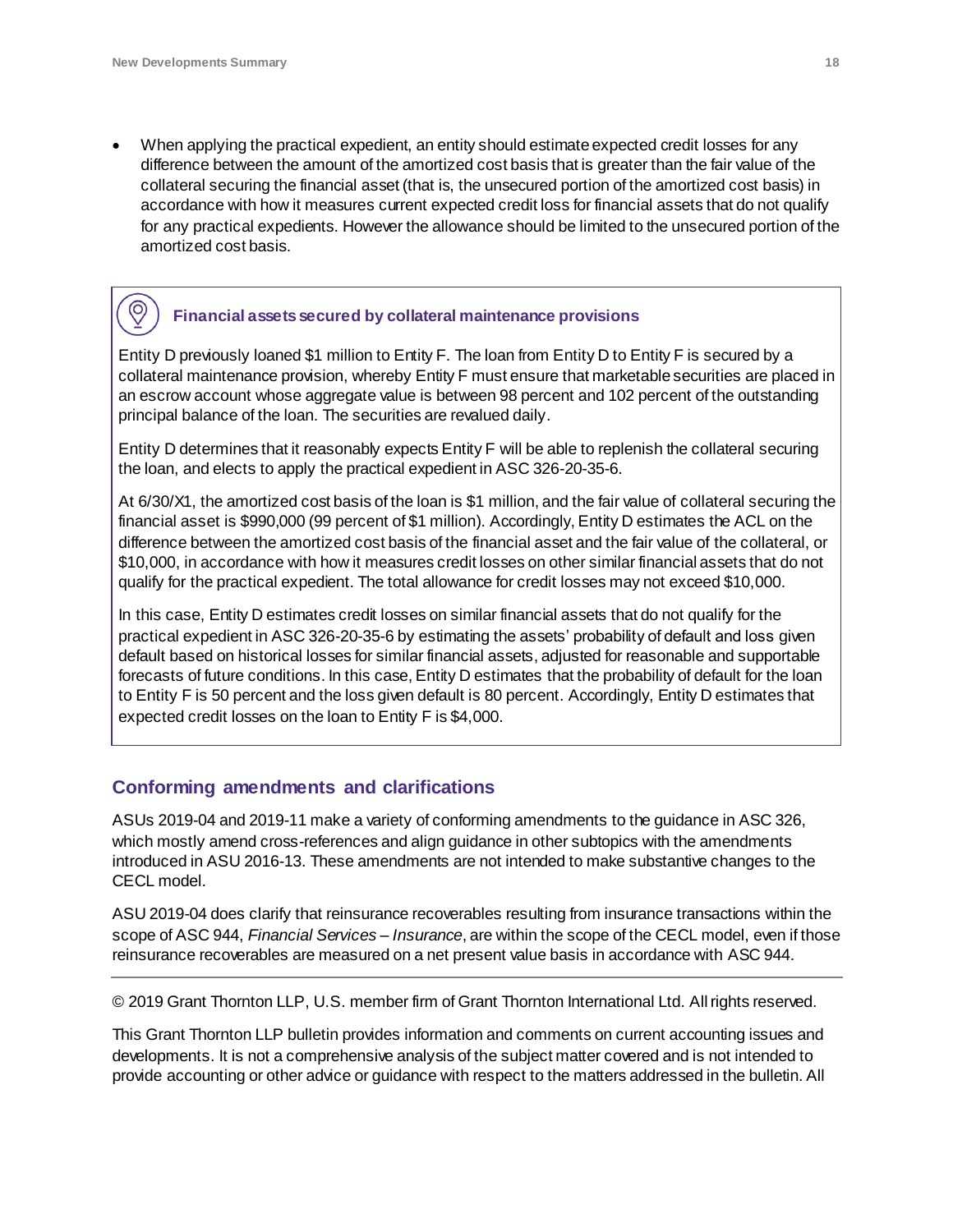relevant facts and circumstances, including the pertinent authoritative literature, need to be considered to arrive at conclusions that comply with matters addressed in this bulletin.

For additional information on topics covered in this bulletin, contact your Grant Thornton LLP professional.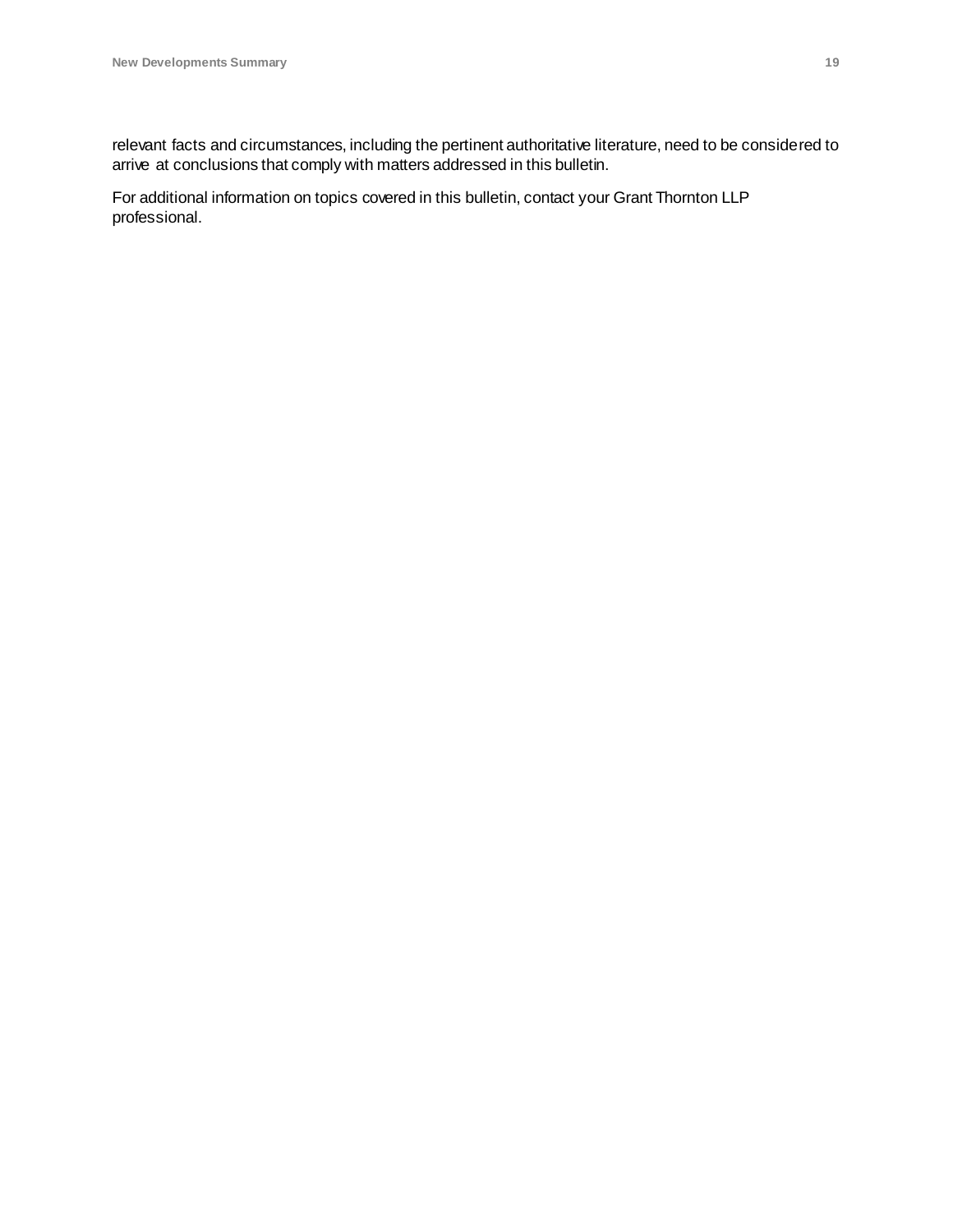## <span id="page-19-0"></span>D. Appendix – Vintage disclosure table

|                                         | <b>Term Loans</b><br>Amortized Cost Basis by Origination Year |              |   |  |      |  |                         |  |      |  |              |  |                                                 |  |                                                                                         |  |  |              |  |
|-----------------------------------------|---------------------------------------------------------------|--------------|---|--|------|--|-------------------------|--|------|--|--------------|--|-------------------------------------------------|--|-----------------------------------------------------------------------------------------|--|--|--------------|--|
|                                         |                                                               |              |   |  |      |  |                         |  |      |  |              |  |                                                 |  |                                                                                         |  |  |              |  |
|                                         |                                                               |              |   |  |      |  |                         |  |      |  |              |  | <b>Revolving Loans</b><br><b>Amortized Cost</b> |  | <b>Revolving Loans</b><br><b>Converted to Term Loans</b><br><b>Amortized Cost Basis</b> |  |  |              |  |
| As of December 31, 20X5                 |                                                               | 20X5<br>20X4 |   |  | 20X3 |  | 20X2                    |  | 20X1 |  | <b>Prior</b> |  | <b>Basis</b>                                    |  |                                                                                         |  |  | <b>Total</b> |  |
| <b>Residential mortgage:</b>            |                                                               |              |   |  |      |  |                         |  |      |  |              |  |                                                 |  |                                                                                         |  |  |              |  |
| Risk rating:                            |                                                               |              | s |  |      |  | S                       |  | s    |  |              |  | s                                               |  | s                                                                                       |  |  |              |  |
| 1-2 internal grade                      | s                                                             |              |   |  | s    |  |                         |  |      |  | s            |  |                                                 |  |                                                                                         |  |  | s            |  |
| 3-4 internal grade                      |                                                               |              |   |  |      |  |                         |  |      |  |              |  |                                                 |  |                                                                                         |  |  |              |  |
| 5 internal grade                        |                                                               |              |   |  |      |  |                         |  |      |  |              |  |                                                 |  |                                                                                         |  |  |              |  |
| 6 internal grade                        |                                                               |              |   |  |      |  |                         |  |      |  |              |  |                                                 |  |                                                                                         |  |  |              |  |
| 7 internal grade                        |                                                               |              |   |  |      |  |                         |  |      |  |              |  |                                                 |  |                                                                                         |  |  |              |  |
| <b>Total residential mortgage loans</b> | s                                                             |              | s |  | s    |  | s                       |  | s    |  | s            |  | s                                               |  | s                                                                                       |  |  | s            |  |
| Residential mortgage loans:             |                                                               |              |   |  |      |  |                         |  |      |  |              |  |                                                 |  |                                                                                         |  |  |              |  |
| Current-period gross writeoffs          | s                                                             |              | s |  | s    |  | s                       |  | s    |  | s            |  | s                                               |  | s                                                                                       |  |  | s            |  |
| Current-period recoveries               |                                                               |              |   |  |      |  |                         |  |      |  |              |  |                                                 |  |                                                                                         |  |  |              |  |
| <b>Current-period net writeoffs</b>     | 3                                                             |              | s |  | s    |  | 3                       |  | 3    |  | ड            |  | 3                                               |  | 3                                                                                       |  |  | s            |  |
| Consumer:                               |                                                               |              |   |  |      |  |                         |  |      |  |              |  |                                                 |  |                                                                                         |  |  |              |  |
| Risk rating:                            |                                                               |              |   |  |      |  |                         |  |      |  |              |  |                                                 |  |                                                                                         |  |  |              |  |
| 1-2 internal grade                      | s                                                             |              | s |  | s    |  | s                       |  | s    |  | s            |  | s                                               |  | s                                                                                       |  |  | s            |  |
| 3-4 internal grade                      |                                                               |              |   |  |      |  |                         |  |      |  |              |  |                                                 |  |                                                                                         |  |  |              |  |
| 5 internal grade                        |                                                               |              |   |  |      |  |                         |  |      |  |              |  |                                                 |  |                                                                                         |  |  |              |  |
| 6 internal grade                        |                                                               |              |   |  |      |  |                         |  |      |  |              |  |                                                 |  |                                                                                         |  |  |              |  |
| 7 internal grade                        |                                                               |              |   |  |      |  |                         |  |      |  |              |  |                                                 |  |                                                                                         |  |  |              |  |
| <b>Total consumer</b>                   | s                                                             |              | s |  | s    |  | s                       |  | s    |  | s            |  | s                                               |  | 3                                                                                       |  |  | s            |  |
| <b>Consumer loans:</b>                  |                                                               |              |   |  |      |  |                         |  |      |  |              |  |                                                 |  |                                                                                         |  |  |              |  |
| Current-period gross writeoffs          | s                                                             |              | s |  | s    |  | s                       |  | s    |  | s            |  | S                                               |  | s                                                                                       |  |  | s            |  |
| Current-period recoveries               |                                                               |              |   |  |      |  |                         |  |      |  |              |  |                                                 |  |                                                                                         |  |  |              |  |
| <b>Current-period net writeoffs</b>     | s                                                             |              | s |  | S    |  | s                       |  | s    |  | S            |  | s                                               |  | s                                                                                       |  |  | s            |  |
|                                         |                                                               |              |   |  |      |  |                         |  |      |  |              |  |                                                 |  |                                                                                         |  |  |              |  |
| <b>Commercial business:</b>             |                                                               |              |   |  |      |  |                         |  |      |  |              |  |                                                 |  |                                                                                         |  |  |              |  |
| Risk rating:                            |                                                               |              |   |  |      |  |                         |  |      |  |              |  |                                                 |  |                                                                                         |  |  |              |  |
| 1-2 internal grade                      | s                                                             |              | s |  | s    |  | s                       |  | s    |  | s            |  | s                                               |  | s                                                                                       |  |  | s            |  |
| 3-4 internal grade                      |                                                               |              |   |  |      |  |                         |  |      |  |              |  |                                                 |  |                                                                                         |  |  |              |  |
| 5 internal grade                        |                                                               |              |   |  |      |  |                         |  |      |  |              |  |                                                 |  |                                                                                         |  |  |              |  |
| 6 internal grade                        |                                                               |              |   |  |      |  |                         |  |      |  |              |  |                                                 |  |                                                                                         |  |  |              |  |
| 7 internal grade                        |                                                               |              |   |  |      |  |                         |  |      |  |              |  |                                                 |  |                                                                                         |  |  |              |  |
| <b>Total commercial business</b>        | $\overline{\mathbf{s}}$                                       |              | s |  | s    |  | $\overline{\mathbf{s}}$ |  | s    |  | s            |  | s                                               |  | 3                                                                                       |  |  | s            |  |
| <b>Commercial business loans:</b>       |                                                               |              |   |  |      |  |                         |  |      |  |              |  |                                                 |  |                                                                                         |  |  |              |  |
| Current-period gross writeoffs          | s                                                             |              | s |  | s    |  | s                       |  | s    |  | s            |  | s                                               |  | s                                                                                       |  |  | s            |  |
| Current-period recoveries               |                                                               |              |   |  |      |  |                         |  |      |  |              |  |                                                 |  |                                                                                         |  |  |              |  |
| <b>Current-period net writeoffs</b>     | $\overline{\mathsf{s}}$                                       |              | s |  | s    |  | s                       |  | s    |  | 3            |  | $\overline{\mathbf{s}}$                         |  | 3                                                                                       |  |  | s            |  |
| Commercial mortgage:                    |                                                               |              |   |  |      |  |                         |  |      |  |              |  |                                                 |  |                                                                                         |  |  |              |  |
| Risk rating:                            |                                                               |              |   |  |      |  |                         |  |      |  |              |  |                                                 |  |                                                                                         |  |  |              |  |
| 1-2 internal grade                      | S                                                             |              | s |  | s    |  | s                       |  | s    |  | s            |  | s                                               |  | s                                                                                       |  |  | s            |  |
| 3-4 internal grade                      |                                                               |              |   |  |      |  |                         |  |      |  |              |  |                                                 |  |                                                                                         |  |  |              |  |
| 5 internal grade                        |                                                               |              |   |  |      |  |                         |  |      |  |              |  |                                                 |  |                                                                                         |  |  |              |  |
| 6 internal grade                        |                                                               |              |   |  |      |  |                         |  |      |  |              |  |                                                 |  |                                                                                         |  |  |              |  |
| 7 internal grade                        |                                                               |              |   |  |      |  |                         |  |      |  |              |  |                                                 |  |                                                                                         |  |  |              |  |
| <b>Total commercial mortgage</b>        | $\overline{\mathbf{s}}$                                       |              | s |  | s    |  | s                       |  | s    |  | s            |  | \$                                              |  | $\overline{\mathsf{s}}$                                                                 |  |  | s            |  |
| Commercial mortgage loans:              |                                                               |              |   |  |      |  |                         |  |      |  |              |  |                                                 |  |                                                                                         |  |  |              |  |
| Current-period gross writeoffs          | s                                                             |              | s |  |      |  | s                       |  | s    |  | s            |  | s                                               |  | s                                                                                       |  |  | s            |  |
| Current-period recoveries               |                                                               |              |   |  |      |  |                         |  |      |  |              |  |                                                 |  |                                                                                         |  |  |              |  |
| <b>Current-period net writeoffs</b>     | $\overline{\mathsf{s}}$                                       |              |   |  |      |  | s                       |  |      |  | s            |  | $\overline{\mathsf{s}}$                         |  | $\overline{\mathsf{s}}$                                                                 |  |  | s            |  |
|                                         |                                                               |              |   |  |      |  |                         |  |      |  |              |  |                                                 |  |                                                                                         |  |  |              |  |